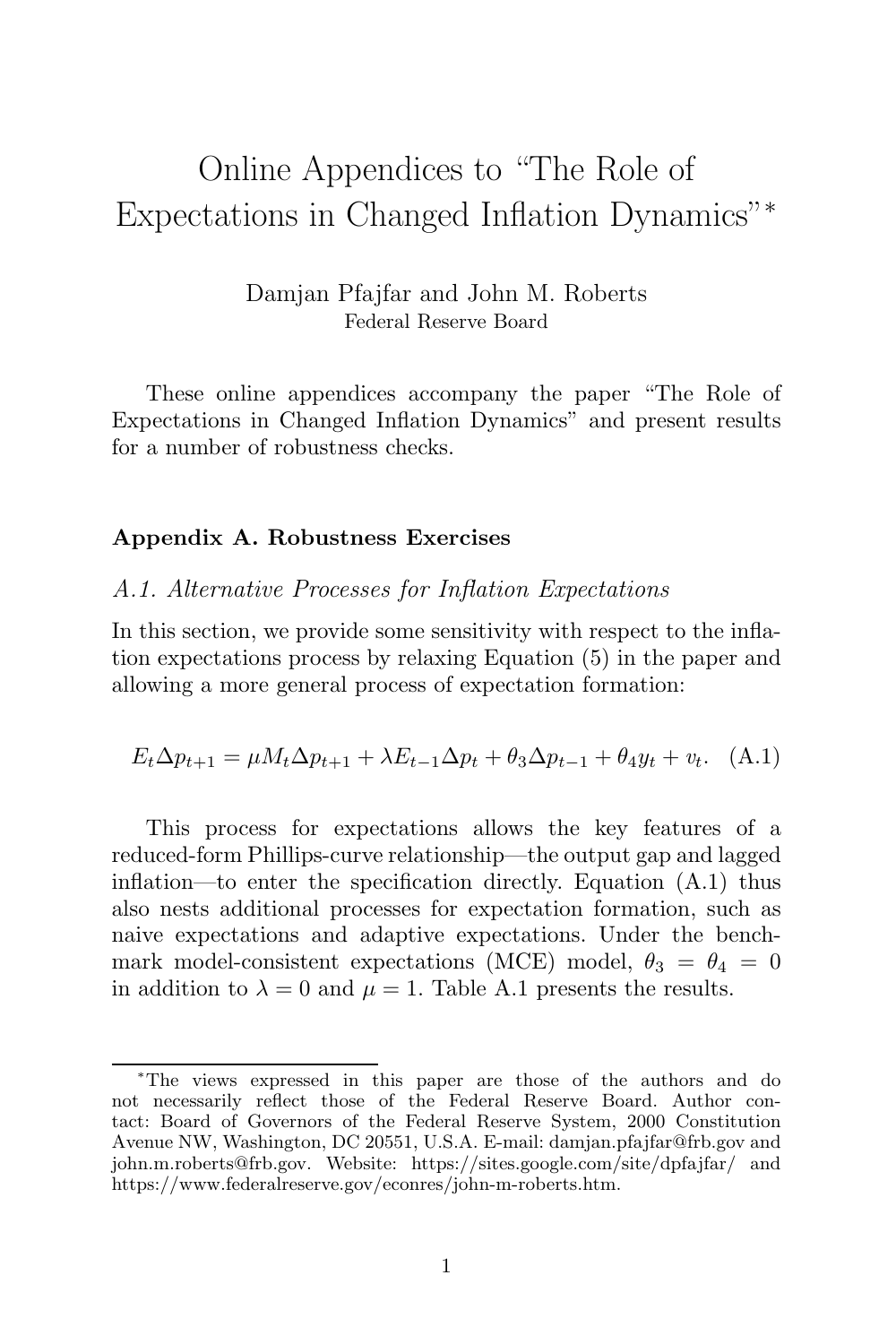|                        | (1)<br>Michigan<br>1978-1996                                                           | (2)<br>Michigan<br>1997-2015 | (3)<br><b>SPF CPI</b><br>1978-1996 | (4)<br><b>SPF CPI</b><br>1997-2015 |
|------------------------|----------------------------------------------------------------------------------------|------------------------------|------------------------------------|------------------------------------|
| $\gamma$               | 0.102<br>$[-0.117, 0.313]$                                                             | 0.527<br>[0.102, 0.928]      | 0.421<br>$[-0.057, 0.782]$         | 0.312<br>$[-0.049, 0.658]$         |
| $\kappa$               | 0.173                                                                                  | 0.050                        | 0.300                              | 0.039                              |
|                        | $[-0.018, 0.358]$                                                                      | $[-0.109, 0.199]$            | [0.094, 0.499]                     | $[-0.016, 0.094]$                  |
| $\sigma_{\varepsilon}$ | 1.527                                                                                  | 0.794                        | 2.108                              | 0.688                              |
|                        | [1.096, 1.949]                                                                         | [0.522, 1.055]               | [1.238, 2.744]                     | [0.469, 0.896]                     |
| $\lambda$              | 1.270                                                                                  | 0.556                        | 0.829                              | 0.321                              |
|                        | [0.871, 1.659]                                                                         | [0.066, 1.091]               | [0.480, 1.301]                     | [0.075, 0.562]                     |
| $\mu$                  | $-0.381$                                                                               | $-0.514$                     | 0.060                              | $-0.201$                           |
|                        | $[-0.819, 0.061]$                                                                      | $[-1.066, 0.047]$            | $[-0.290, 0.344]$                  | $[-0.518, 0.105]$                  |
| $\theta_3$             | $-0.007$                                                                               | $-0.029$                     | 0.004                              | 0.118                              |
|                        | $[-0.114, 0.101]$                                                                      | $[-0.235, 0.173]$            | $[-0.060, 0.079]$                  | [0.055, 0.182]                     |
| $\theta_{4}$           | 0.215                                                                                  | 0.134                        | 0.050                              | 0.086                              |
|                        | [0.052, 0.382]<br>0.526                                                                | [0.010, 0.252]<br>0.317      | $[-0.080, 0.207]$<br>0.303         | [0.040, 0.132]<br>0.113            |
| $\sigma_{\nu}$         |                                                                                        |                              | [0.154, 0.446]                     |                                    |
|                        | [0.290, 0.763]<br>0.810                                                                | [0.129, 0.496]<br>0.752      | 0.596                              | [0.053, 0.170]<br>0.312            |
| $\rho$                 | [0.430, 1.000]                                                                         | [0.516, 0.996]               | [0.118, 0.999]                     | [0.000, 0.608]                     |
|                        | 0.308                                                                                  | 0.336                        | 0.271                              | 0.097                              |
| $\sigma_{\omega}$      | [0.162, 0.451]                                                                         | [0.202, 0.460]               | [0.130, 0.408]                     | [0.045, 0.148]                     |
| $\phi_1$               | 1.207                                                                                  | 1.313                        | 1.212                              | 1.307                              |
|                        | [1.029, 1.388]                                                                         | [1.142, 1.483]               | [1.033, 1.395]                     | [1.132, 1.479]                     |
| $\phi_2$               | $-0.255$                                                                               | $-0.324$                     | $-0.264$                           | $-0.319$                           |
|                        | $[-0.436, -0.075]$                                                                     | $[-0.503, -0.151]$           | $[-0.445, -0.082]$                 | $[-0.501, -0.142]$                 |
| $\phi_3$               | $-0.096$                                                                               | $-0.035$                     | $-0.097$                           | $-0.045$                           |
|                        | $[-0.168, -0.024]$                                                                     | $[-0.255, 0.177]$            | $[-0.167, -0.025]$                 | $[-0.262, 0.171]$                  |
| $\phi_4$               | $-0.051$                                                                               | $-0.184$                     | $-0.051$                           | $-0.172$                           |
|                        | $[-0.131, 0.027]$                                                                      | $[-0.394, 0.034]$            | $[-0.131, 0.025]$                  | $[-0.391, 0.035]$                  |
| $\sigma_{\eta}$        | 0.658                                                                                  | 0.581                        | 0.659                              | 0.582                              |
|                        | [0.569, 0.751]                                                                         | [0.501, 0.661]               | [0.567, 0.748]                     | [0.501, 0.661]                     |
|                        | <b>Note:</b> Estimated using Bayesian methods; the priors are described in appendix B. |                              |                                    |                                    |

**Table A.1. Alternative Process for Inflation Expectations**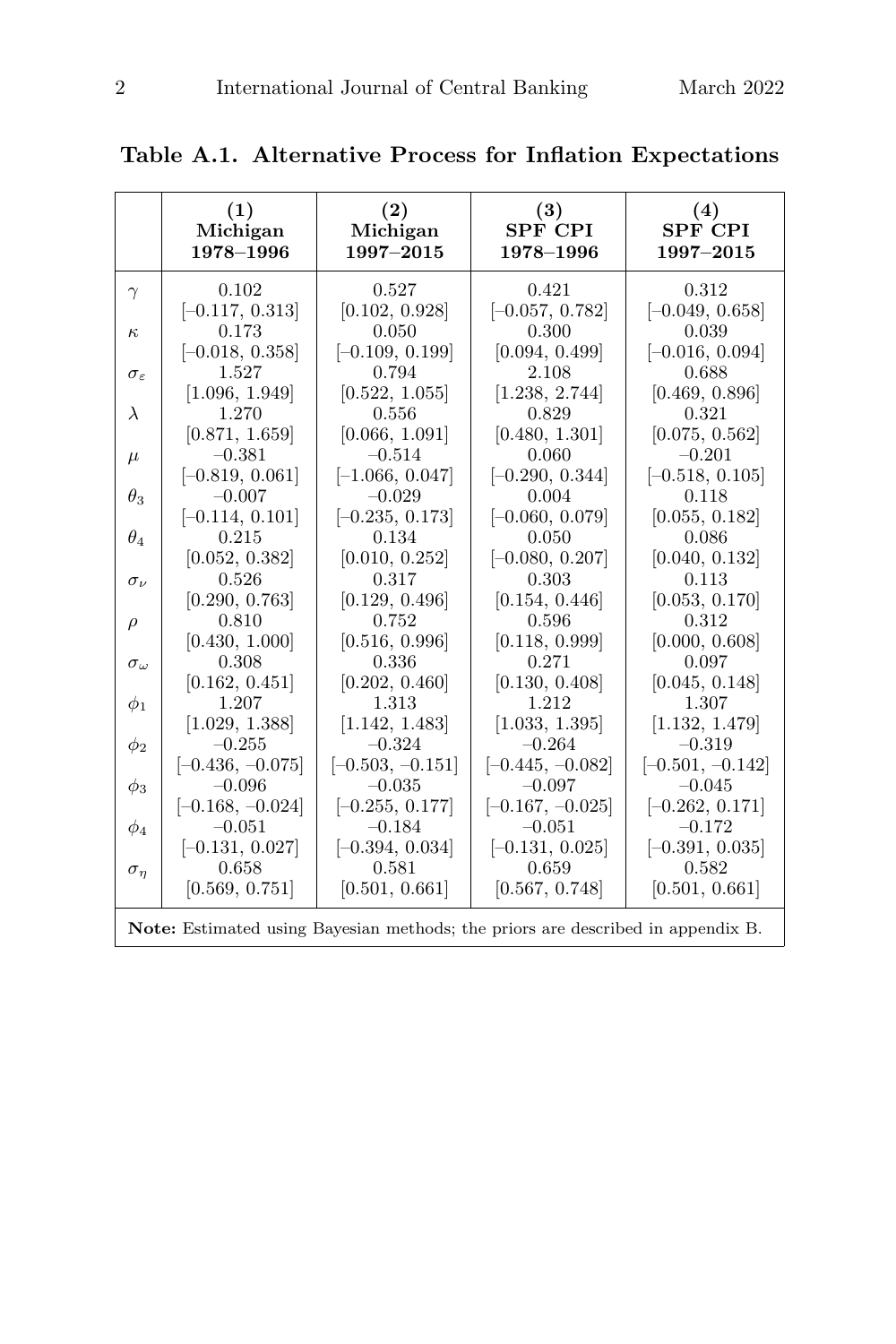#### A.2. Additional Survey Measures

Table A.2 includes results for two additional survey measures: the Livingston survey of forecasters and the SPF measure of forecasts for inflation as measured by the GDP deflator. For convenience, the table also reproduces the results for the Michigan survey and SPF/CPI from Table 1 in the paper. The Livingston survey is a semiannual survey of economists from industry, government, banking, and academia. An advantage of the Livingston survey is that it is available on a consistent basis over a long sample (indeed, it has been collected since the 1940s). Similarly, the SPF for GDP prices has been collected on a consistent basis over our sample. One peculiarity of the Livingston survey is that it is collected semiannually. In this section, we estimate our model for the Livingston survey using semiannual data; in the next section, we introduce the Livingston survey into a model using quarterly data and allow the Kalman filter to fill in missing information.<sup>1</sup> Because the frequency is semiannual, the coefficient magnitudes will be different for the Livingston survey. Also, when we measure expectations using the SPF for GDP prices, we use the corresponding measure of inflation.

Looking first at the results for the Phillips curve in the upper panel, the estimates of  $\kappa$  with the Livingston survey are similar to those from the Michigan survey and SPF/CPI—in particular, the estimates of  $\kappa$  drop by about the same amount as for SPF/CPI. The results for the SPF/PGDP are different, however: The point estimate of  $\kappa$  is lower than for the other measures in the earlier period and higher in the latter period and, as a consequence, does not fall as much.

Turning to the results for the model of inflation expectations in the middle panels, the results for the SPF/PGDP are similar to those for the Michigan survey: The point estimate for  $\mu$  falls substantially, with the point estimates in each period lying outside the confidence intervals in the complementary period. This may help account for the relatively small decline in the Phillips-curve slope  $\kappa$  with this

<sup>1</sup>For the output gap, we average the two quarterly values. For inflation, we average the two quarterly inflation rates, making the inflation measure effectively the (annualized) percent change between the final quarters of each half year.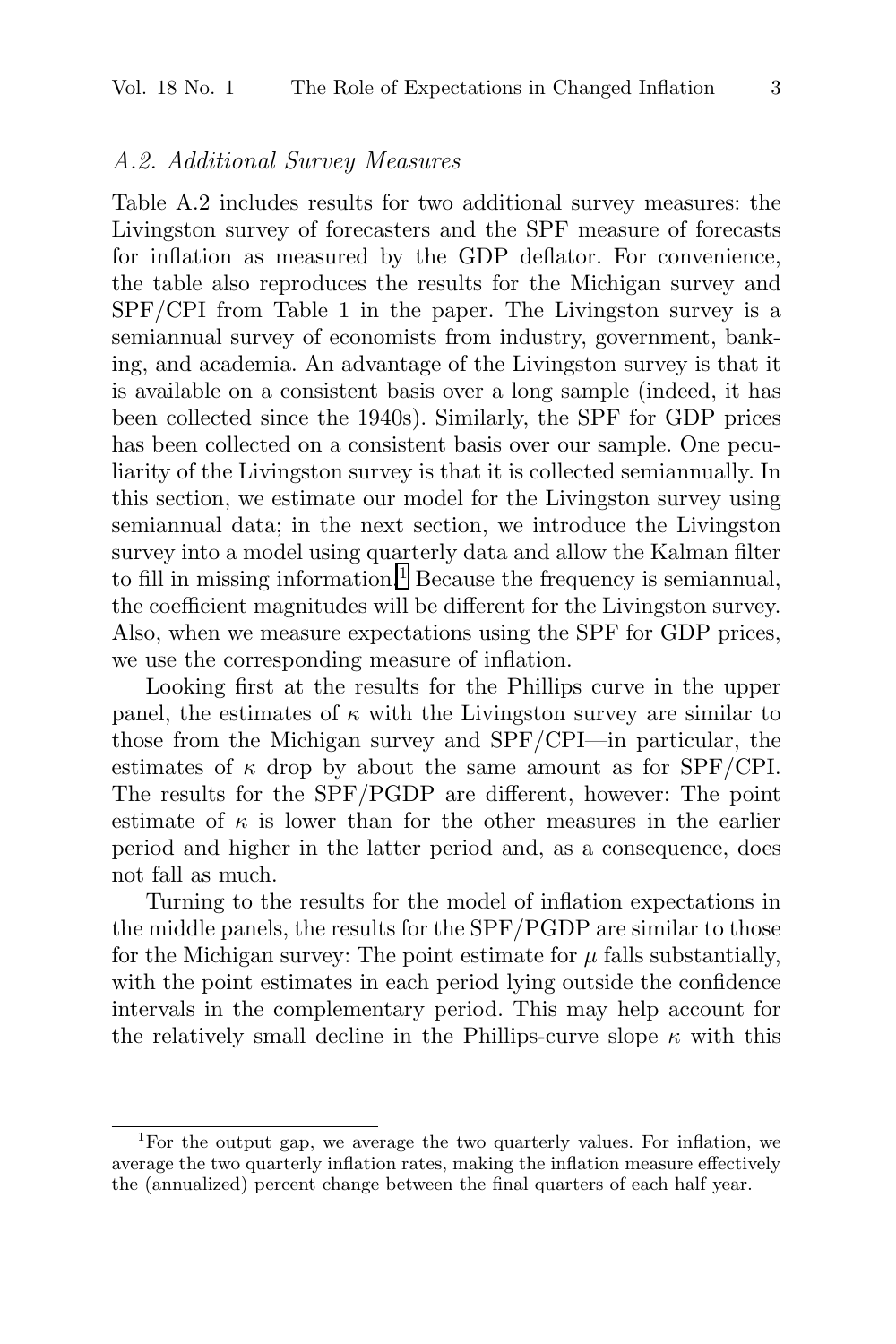| ļ<br>ζ             |
|--------------------|
| í<br>$\frac{1}{2}$ |
| ¢                  |
| Ì<br>ׇ֠            |

|                         | Livingston<br>1978-1996<br>$\widehat{E}$ | Livingston<br>$.997 - 2015$<br>$\widehat{\mathfrak{g}}$ | 1978-1996<br>Michigan<br>$\mathbf{e}$                                           | $.997 - 2015$<br>Michigan<br>$\bigoplus$ | $1978 - 1996$<br>SPF CPI<br>$\widehat{e}$ | $1997 - 2015$<br><b>SPF CPI</b><br>$\widehat{\mathbf{e}}$ | <b>SPF PGDP</b><br>1978-1996<br>$\widehat{\epsilon}$ | <b>SPF PGDP</b><br>1997-2015<br>$\circledast$ |
|-------------------------|------------------------------------------|---------------------------------------------------------|---------------------------------------------------------------------------------|------------------------------------------|-------------------------------------------|-----------------------------------------------------------|------------------------------------------------------|-----------------------------------------------|
| $\overline{\mathbf{c}}$ | 0.839                                    | 0.819                                                   | 0.139                                                                           | 0.566                                    | 0.432                                     | 0.211                                                     | 1.188                                                | 0.603                                         |
|                         | [0.397, 1.268]                           | [0.256, 1.331]                                          | $[-0.102, 0.375]$                                                               | [0.133, 0.993]                           | 0.093, 0.761                              | $[-0.008, 0.422]$                                         | [0.780, 1.612]                                       | [0.267, 0.922]                                |
| κ                       | 0.384                                    | 0.101                                                   | 0.271                                                                           | 0.143                                    | 0.331                                     | 0.077                                                     | 0.239                                                | 0.187                                         |
|                         | 0.150, 0.613                             | [0.034, 0.171]                                          | [0.111, 0.423]                                                                  | [0.065, 0.222]                           | [0.155, 0.504]                            | [0.033, 0.120]                                            | [0.092, 0.384]                                       | [0.065, 0.311]                                |
| $\sigma_{\rm e}$        | 1.920                                    | 0.716                                                   | 1.568                                                                           | 0.796                                    | 2.159                                     | 0.600                                                     | 1.944                                                | 1.997                                         |
|                         | 1.389, 2.431                             | [0.441, 0.984]                                          | [1.136, 1.986]                                                                  | [0.528, 1.069]                           | [1.550, 2.741]                            | [0.467, 0.722]                                            | [1.522, 2.360]                                       | [1.564, 2.433]                                |
| $\prec$                 | 0.610                                    | 0.062                                                   | 0.786                                                                           | 0.390                                    | 0.778                                     | 0.454                                                     | 0.713                                                | 0.670                                         |
|                         | [0.421, 0.799]                           | $-0.346, 0.469$                                         | [0.682, 0.898]                                                                  | $[-0.013, 0.802]$                        | [0.683, 0.874]                            | [0.299, 0.621]                                            | [0.621, 0.804]                                       | [0.529, 0.817]                                |
| Į                       | 0.257                                    | 0.414                                                   | 0.198                                                                           | $-0.046$                                 | 0.159                                     | 0.336                                                     | 0.183                                                | 0.097                                         |
|                         | [0.105, 0.420]                           | [0.131, 0.728]                                          | [0.087, 0.303]                                                                  | $-0.340, 0.244$                          | [0.087, 0.230]                            | [0.196, 0.472]                                            | [0.118, 0.246]                                       | [0.050, 0.141]                                |
| $\sigma_{\nu}$          | 0.394                                    | 0.183                                                   | 0.322                                                                           | 0.218                                    | 0.163                                     | 0.064                                                     | 0.190                                                | 0.085                                         |
|                         | [0.198, 0.574]                           | [0.057, 0.298]                                          | [0.172, 0.458]                                                                  | [0.075, 0.352]                           | [0.081, 0.241]                            | [0.021, 0.104]                                            | [0.115, 0.264]                                       | [0.040, 0.128]                                |
| $\sigma$                | 0.538                                    | 0.000                                                   | 0.879                                                                           | 0.640                                    | 0.837                                     | 0.256                                                     | 0.390                                                | 0.642                                         |
|                         | [0.145, 0.940]                           | [0.000, 0.000]                                          | [0.743, 1.000]                                                                  | [0.452, 0.847]                           | [0.496, 1.000]                            | [0.000, 0.470]                                            | [0.000, 0.719]                                       | [0.277, 0.987]                                |
| $\sigma_{\omega}$       | 0.321                                    | 0.270                                                   | 0.319                                                                           | 0.379                                    | 0.175                                     | 0.135                                                     | 0.167                                                | 0.097                                         |
|                         | [0.113, 0.515]                           | [0.173, 0.367]                                          | [0.172, 0.458]                                                                  | [0.285, 0.475]                           | [0.083, 0.261]                            | [0.099, 0.171]                                            | [0.084, 0.253]                                       | [0.051, 0.141]                                |
| $\phi_1$                | 1.391                                    | 1.402                                                   | 1.214                                                                           | 1.315                                    | 1.229                                     | 1.331                                                     | 1.296                                                | 1.338                                         |
|                         | [1.163, 1.619]                           | [1.188, 1.628]                                          | [1.039, 1.394]                                                                  | [1.142, 1.490]                           | [1.050, 1.415]                            | [1.161, 1.502]                                            | [1.122, 1.466]                                       | [1.160, 1.516]                                |
| $\phi_2$                | $-0.491$                                 | $-0.437$                                                | $-0.260$                                                                        | $-0.328$                                 | $-0.277$                                  | $-0.343$                                                  | $-0.344$                                             | $-0.365$                                      |
|                         | $-0.717, -0.270$                         | $[-0.680, -0.199]$                                      | $-0.441, -0.079$                                                                | $-0.510, -0.152$                         | $-0.454, -0.093$                          | $-0.517, -0.165$                                          | $-0.522, -0.164$                                     | $[-0.538, -0.186]$                            |
| $\phi_3$                | $-0.351$                                 | $-0.351$                                                | $-0.099$                                                                        | $-0.035$                                 | $-0.101$                                  | $-0.082$                                                  | $-0.106$                                             | 0.021                                         |
|                         | $-0.526, -0.177$                         | $[-0.902, 0.201]$                                       | $[-0.168, -0.026]$                                                              | $[-0.253, 0.179]$                        | $-0.173, -0.031$                          | $[-0.296, 0.138]$                                         | $[-0.241, 0.028]$                                    | $[-0.068, 0.112]$                             |
| $\phi_4$                | 0.211                                    | $-0.067$                                                | $-0.046$                                                                        | $-0.179$                                 | $-0.040$                                  | $-0.120$                                                  | 0.055                                                | $-0.060$                                      |
|                         | [0.025, 0.403]                           | $[-0.596, 0.457]$                                       | $[-0.125, 0.031]$                                                               | $[-0.393, 0.032]$                        | $[-0.119, 0.042]$                         | $[-0.335, 0.101]$                                         | $[-0.076, 0.190]$                                    | $[-0.149, 0.027]$                             |
| $\sigma_{\eta}$         | 0.823                                    | 0.832                                                   | 0.659                                                                           | 0.581                                    | 0.661                                     | 0.581                                                     | 0.719                                                | 0.583                                         |
|                         | [0.658, 0.979]                           | [0.663, 0.989]                                          | [0.568, 0.746]                                                                  | [0.500, 0.659]                           | [0.569, 0.752]                            | [0.500, 0.600]                                            | [0.619, 0.819]                                       | [0.503, 0.664]                                |
|                         |                                          |                                                         | Note: Estimated using Bayesian methods; the priors are described in appendix B. |                                          |                                           |                                                           |                                                      |                                               |

4 International Journal of Central Banking March 2022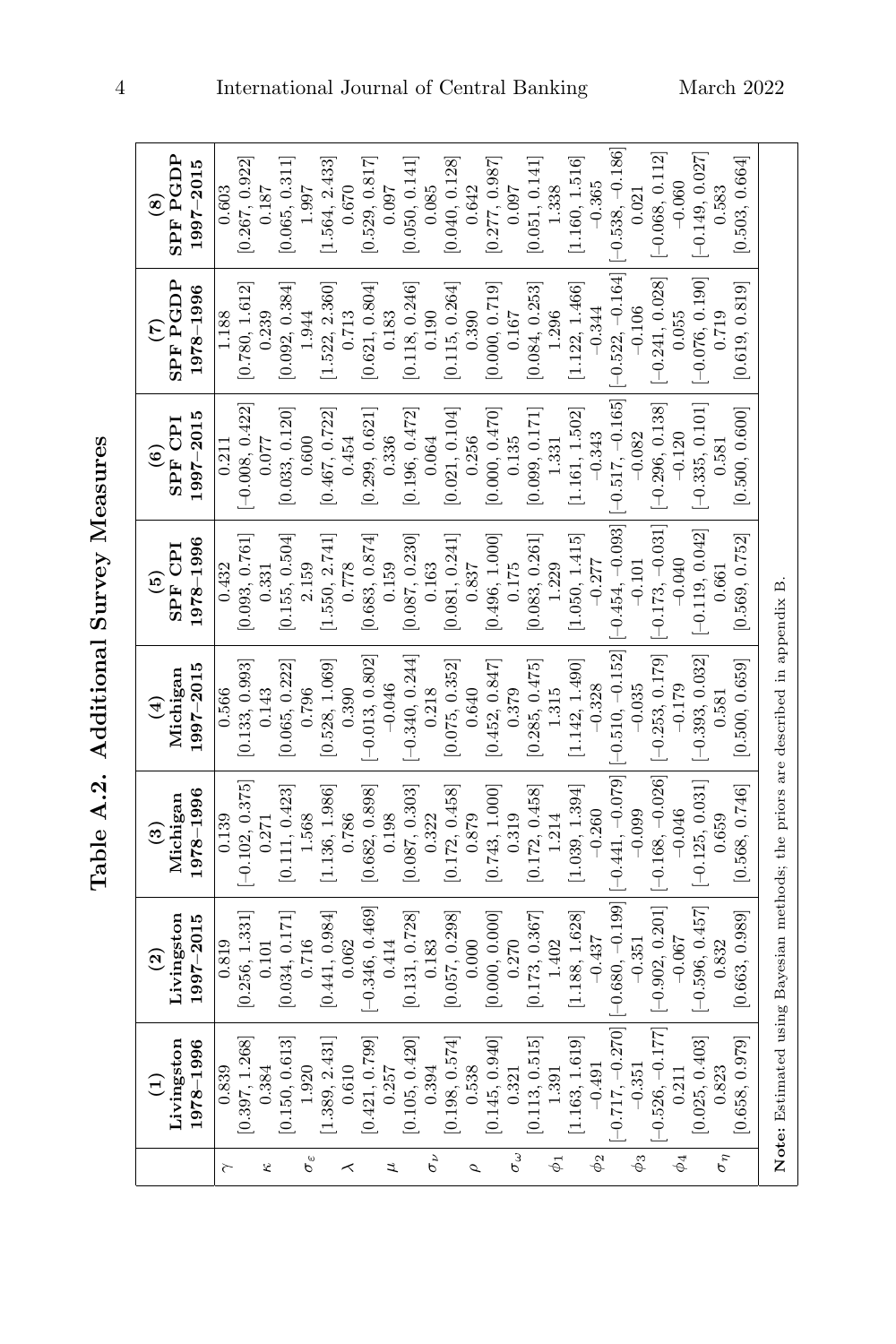measure of expectations.<sup>2</sup> For the Livingston survey, the results are broadly similar to those for the SPF/CPI, with  $\mu$  rising and  $\lambda$  falling. In all four cases, the shock to the structural expectations equation,  $\sigma_{\nu}$ , fell across the two samples.

The point estimates in each sample are similar for the two sets of SPF results, and are smaller than for the other two surveys, which are broadly similar to each other.

### A.3. Pooling the Information from the Surveys

In this exercise, we take the position that three of the measures of expectations of consumer prices—from the SPF, the Livingston survey, and the Michigan survey—are noisy indicators of the same underlying process. Thus, we assume that the same "true" measure of expectations is a common factor driving all three surveys, as in Equation (5), reproduced here for convenience:

$$
E_t \Delta p_{t+1} = \mu M_t \Delta p_{t+1} + \lambda E_{t-1} \Delta p_t + v_t.
$$
 (A.2)

Each survey, however, has its individual measurement error:

$$
S_t^i \Delta p_{t+1} = E_t \Delta p_{t+1} + u_t^i. \tag{A.3}
$$

$$
u_t^i = \rho_u^i u_{t-1}^i + \omega_t^i.
$$
 (A.4)

This specification has the advantage of bringing more information to bear on the estimation of Equation (5) at the risk of potential misspecification if the behavior of the fundamental component of expectations in fact differs across survey measures.

Table A.3 shows results for this joint estimation. For the structural Phillips curve, the results suggest that the slope parameter is smaller in the later sample, by a factor of four, similar to the results for the SPF/CPI in Table 1. The estimated degree of indexation  $(\gamma)$ is about the same in the two periods. The model of inflation expectations, which is common across the three expectations measures, also shows some shift between the two sample periods. The parameter

 ${}^{2}$ It is somewhat surprising that the results for the SPF/PGDP should more closely resemble those for the Michigan survey than those for the SPF/CPI, since the respondents are the same for the two SPF series. This issue bears further investigation.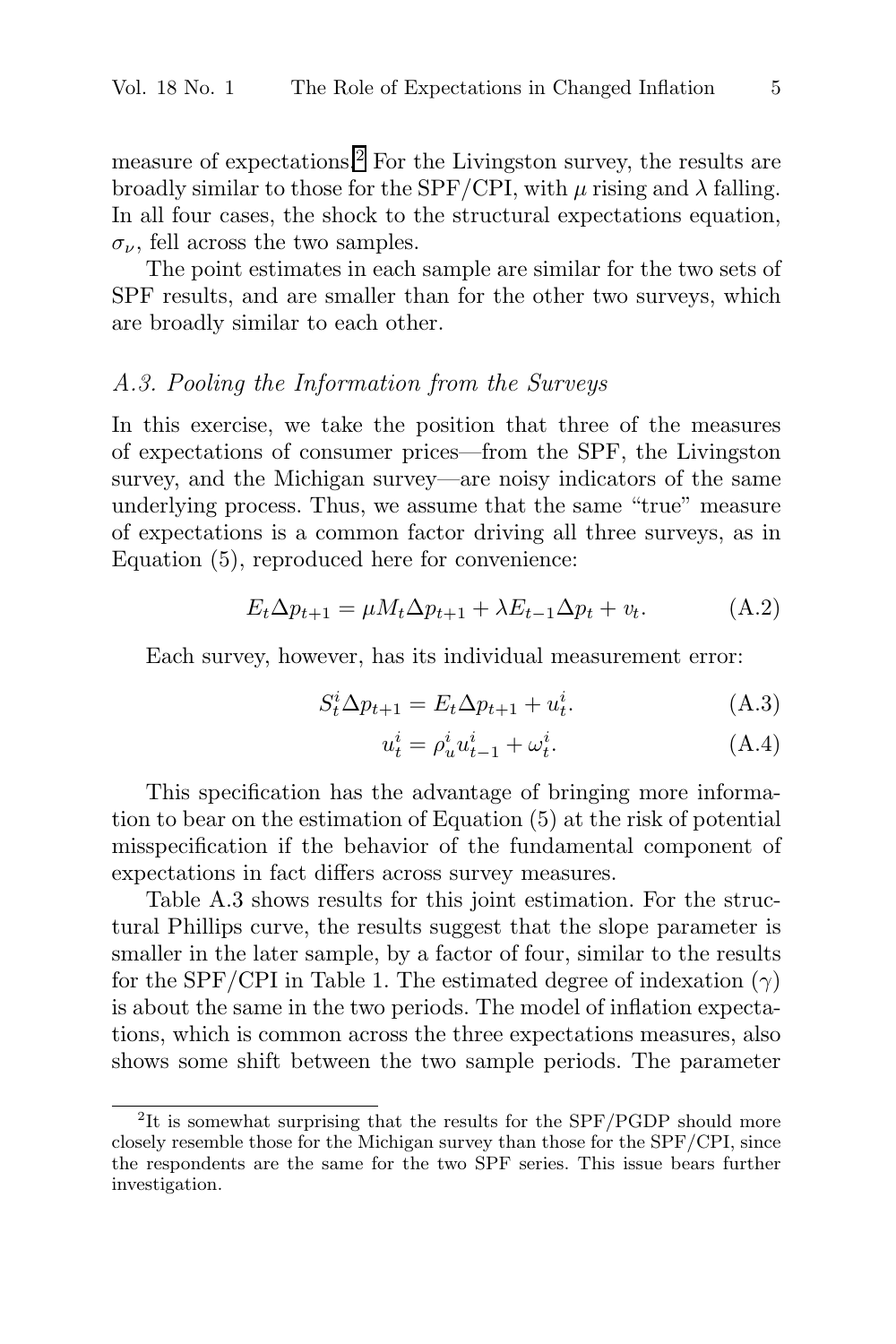|                        | (1)<br>Combination/<br>Equal<br>1978-1996 | (2)<br>Combination/<br>Equal<br>1997-2015                                              | (3)<br>Combination/<br>Factors<br>1978-1996 | (4)<br>Combination/<br>Factors<br>1997-2015 |
|------------------------|-------------------------------------------|----------------------------------------------------------------------------------------|---------------------------------------------|---------------------------------------------|
| $\gamma$               | 0.295                                     | 0.139                                                                                  | 0.158                                       | 0.076                                       |
|                        | [0.047, 0.532]                            | $[-0.069, 0.340]$                                                                      | $[-0.056, 0.366]$                           | $[-0.062, 0.202]$                           |
| $\kappa$               | 0.268                                     | 0.069                                                                                  | 0.217                                       | 0.062                                       |
|                        | [0.119, 0.413]                            | [0.028, 0.108]                                                                         | [0.092, 0.341]                              | [0.028, 0.098]                              |
| $\sigma_{\varepsilon}$ | 1.881<br>[1.451, 2.280]                   | 0.589                                                                                  | 1.626<br>[1.256, 1.979]                     | 0.556                                       |
| $\lambda$              | 0.787                                     | [0.451, 0.711]<br>0.419                                                                | 0.758                                       | [0.458, 0.647]<br>0.364                     |
|                        | [0.702, 0.872]                            | [0.277, 0.545]                                                                         | [0.664, 0.850]                              | [0.274, 0.463]                              |
| $\mu$                  | 0.169                                     | 0.371                                                                                  | 0.216                                       | 0.421                                       |
|                        | [0.087, 0.249]                            | [0.231, 0.525]                                                                         | [0.119, 0.320]                              | [0.276, 0.550]                              |
| $\sigma_{\nu}$         | 0.270                                     | 0.117                                                                                  | 0.324                                       | 0.115                                       |
|                        | [0.219, 0.320]                            | [0.090, 0.141]                                                                         | [0.251, 0.392]                              | [0.082, 0.148]                              |
| $\Lambda_{SPF}$        |                                           |                                                                                        | 0.751                                       | 1.026                                       |
|                        |                                           |                                                                                        | [0.644, 0.859]                              | [0.729, 1.295]                              |
| $\Lambda_{Lin}$        |                                           |                                                                                        | 0.748                                       | 1.049                                       |
|                        |                                           |                                                                                        | [0.631, 0.863]                              | [0.708, 1.370]                              |
| $\rho_{Mich}$          | 0.855                                     | 0.771                                                                                  | 0.819                                       | 0.772                                       |
|                        | [0.749, 0.968]<br>0.335                   | [0.631, 0.906]<br>0.385                                                                | [0.693, 0.959]                              | [0.634, 0.927]                              |
| $\sigma_{\omega1}$     | [0.283, 0.385]                            | [0.328, 0.438]                                                                         | 0.304<br>[0.246, 0.360]                     | 0.382<br>[0.327, 0.436]                     |
| $\rho_{SPF}$           | 0.463                                     | $-0.366$                                                                               | 0.001                                       | $-0.366$                                    |
|                        | [0.001, 0.837]                            | $[-0.366, -0.366]$                                                                     | [0.000, 0.001]                              | $[-0.366, -0.366]$                          |
| $\sigma_{\omega 2}$    | 0.066                                     | 0.062                                                                                  | 0.074                                       | 0.061                                       |
|                        | [0.022, 0.108]                            | [0.033, 0.091]                                                                         | [0.031, 0.113]                              | [0.033, 0.089]                              |
| $\rho_{Liv}$           | 0.360                                     | 0.006                                                                                  | 0.421                                       | 0.029                                       |
|                        | [0.001, 0.625]                            | $[-0.320, 0.295]$                                                                      | [0.046, 0.728]                              | $[-0.298, 0.334]$                           |
| $\sigma_{\omega 3}$    | 0.269                                     | 0.242                                                                                  | 0.285                                       | 0.243                                       |
|                        | [0.200, 0.333]                            | [0.191, 0.291]                                                                         | [0.213, 0.356]                              | [0.189, 0.294]                              |
| $\phi_1$               | 1.215                                     | 1.335                                                                                  | 1.216                                       | 1.334                                       |
|                        | [1.041, 1.393]<br>$-0.264$                | [1.166, 1.514]<br>$-0.346$                                                             | [1.042, 1.392]<br>$-0.263$                  | [1.169, 1.505]<br>$-0.345$                  |
| $\phi_2$               | $[-0.441, -0.087]$                        | $[-0.522, -0.166]$                                                                     | $[-0.445, -0.089]$                          | $[-0.524, -0.173]$                          |
| $\phi_3$               | $-0.099$                                  | $-0.104$                                                                               | $-0.100$                                    | $-0.112$                                    |
|                        | $[-0.173, -0.029]$                        | $[-0.326, 0.114]$                                                                      | $[-0.171, -0.029]$                          | $[-0.327, 0.084]$                           |
| $\phi_4$               | $-0.048$                                  | $-0.103$                                                                               | $-0.046$                                    | $-0.091$                                    |
|                        | $[-0.126, 0.029]$                         | $[-0.316, 0.120]$                                                                      | $[-0.127, 0.032]$                           | $[-0.326, 0.111]$                           |
| $\sigma_{\eta}$        | 0.658                                     | 0.583                                                                                  | 0.659                                       | 0.582                                       |
|                        | [0.568, 0.747]                            | [0.504, 0.664]                                                                         | [0.564, 0.749]                              | [0.499, 0.660]                              |
|                        |                                           | <b>Note:</b> Estimated using Bayesian methods; the priors are described in appendix B. |                                             |                                             |

**Table A.3. Results for the Joint Estimation**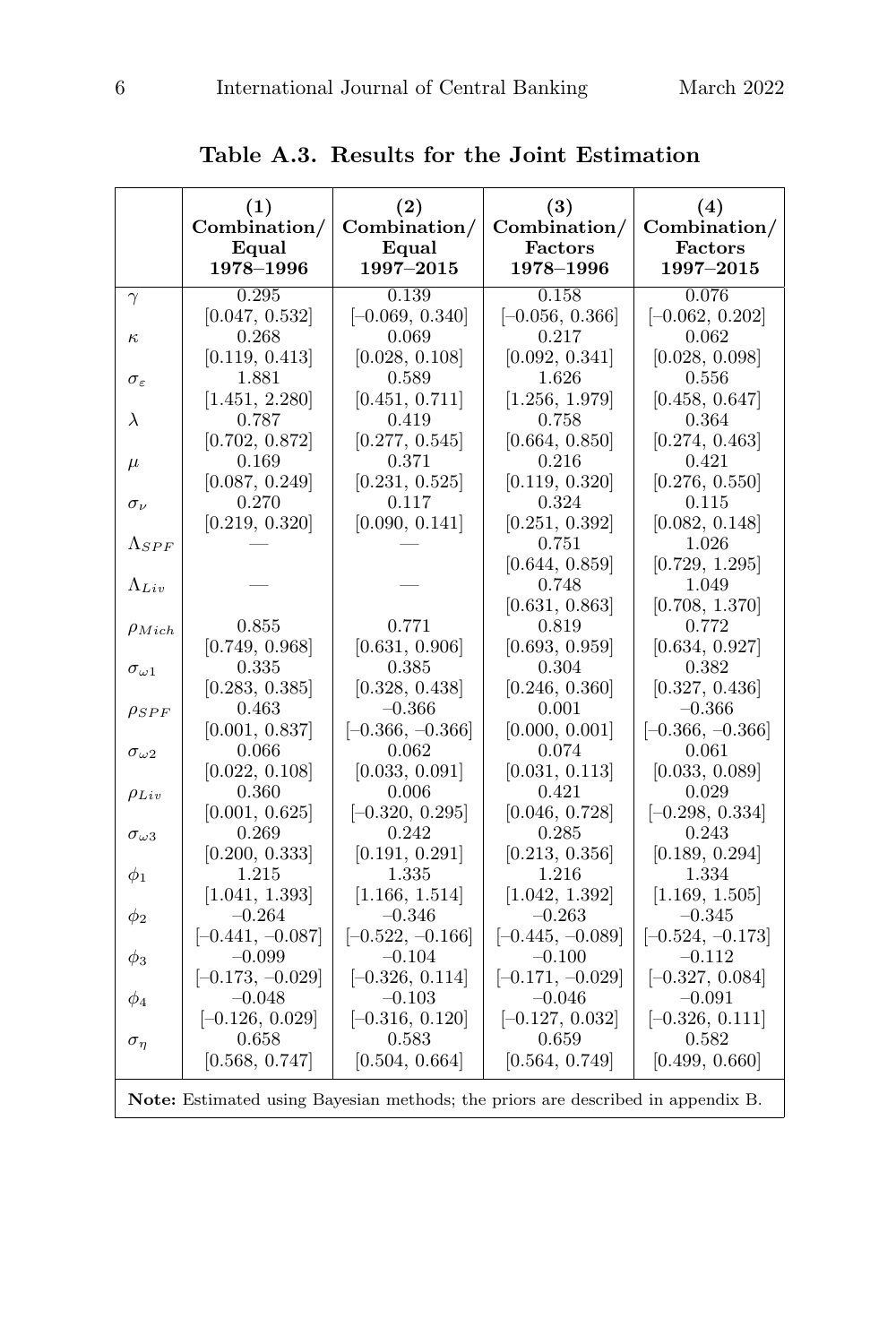$\lambda$  falls somewhat, while the parameter  $\mu$  rises. The sum of the two coefficients declines, from 0.96 to 0.79. The results also suggest that structural shocks to inflation expectations are less important in the later sample: The estimated standard deviation of the parameter  $\sigma_{\nu}$ falls by a factor of two, and the shock is propagated forward less because  $\lambda$  is smaller.

We also estimate an alternative variant of pooling, where we allow for different loading factors,  $\Lambda_{i,t}$ , for different survey measures of expectation formation. These results are shown in columns 3 and 4 of the table.

Overall, in these pooled results, the results more closely line up with those from the SPF than from the Michigan survey. In particular, the sharp reduction in  $\mu$  for the Michigan survey is not evident here.

#### A.4. Oil-Price Shocks

In this section, we provide some sensitivity with respect to the inflation expectations process by further relaxing Equation (A.1) and allowing for an effect of oil-price shocks:

$$
E_t \Delta p_{t+1} = \mu M_t \Delta p_{t+1} + \lambda E_{t-1} \Delta p_t + \theta_3 \Delta p_{t-1}
$$
  
+  $\theta_4 y_t + \theta_5 oil_t + v_t.$  (A.5)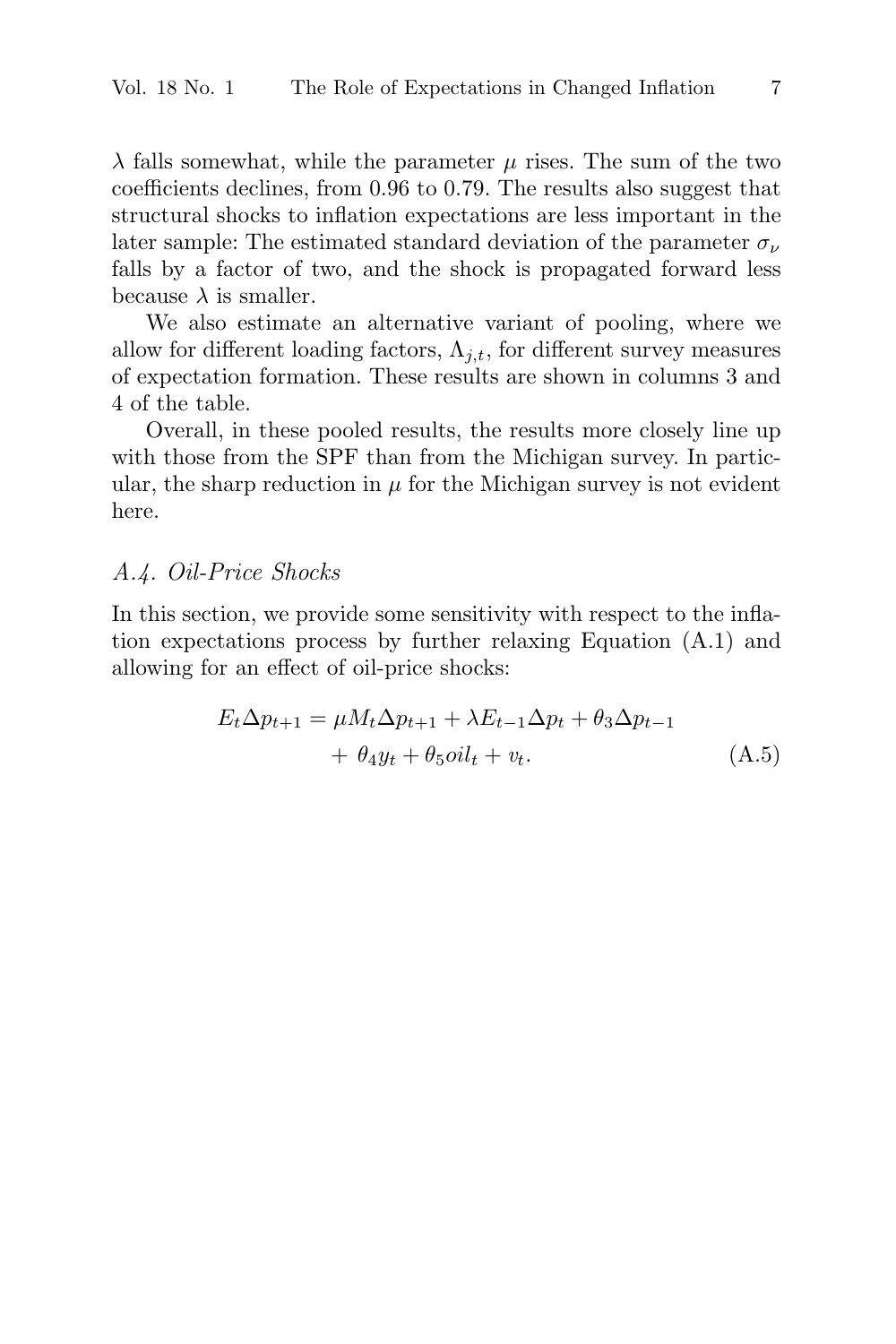|                        | (1)                                                                                    | (2)                | (3)                | (4)                |
|------------------------|----------------------------------------------------------------------------------------|--------------------|--------------------|--------------------|
|                        | Michigan                                                                               | Michigan           | <b>SPF CPI</b>     | <b>SPF CPI</b>     |
|                        | 1978-1996                                                                              | 1997-2015          | 1978-1996          | 1997-2015          |
| $\gamma$               | 0.105                                                                                  | 0.533              | 0.414              | 0.320              |
|                        | $[-0.108, 0.319]$                                                                      | [0.130, 0.929]     | $[-0.083, 0.785]$  | $[-0.045, 0.679]$  |
| $\kappa$               | 0.171                                                                                  | 0.045              | 0.299              | 0.039              |
|                        | $[-0.015, 0.357]$                                                                      | $[-0.108, 0.198]$  | [0.096, 0.503]     | $[-0.017, 0.094]$  |
| $\sigma_{\varepsilon}$ | 1.536                                                                                  | 0.800              | 2.099              | 0.692              |
|                        | [1.118, 1.964]                                                                         | [0.532, 1.049]     | [1.188, 2.757]     | [0.471, 0.902]     |
| $\lambda$              | 1.257                                                                                  | 0.535              | 0.843              | 0.316              |
|                        | [0.881, 1.635]                                                                         | [0.100, 1.028]     | [0.502, 1.362]     | [0.077, 0.559]     |
| $\mu$                  | $-0.371$                                                                               | $-0.579$           | 0.042              | $-0.196$           |
|                        | $[-0.774, 0.052]$                                                                      | $[-1.133, -0.004]$ | $[-0.362, 0.325]$  | $[-0.516, 0.102]$  |
| $\theta_3$             | $-0.003$                                                                               | $-0.019$           | 0.006              | 0.117              |
|                        | $[-0.108, 0.103]$                                                                      | $[-0.223, 0.190]$  | $[-0.058, 0.076]$  | [0.055, 0.182]     |
| $\theta_4$             | 0.211                                                                                  | 0.144              | 0.054              | 0.086              |
|                        | [0.057, 0.370]                                                                         | [0.025, 0.266]     | $[-0.079, 0.231]$  | [0.040, 0.131]     |
| $\theta_{5}$           | 0.017                                                                                  | 0.008              | 0.197              | $-0.090$           |
|                        | $[-0.564, 0.597]$                                                                      | $[-0.448, 0.461]$  | $[-0.586, 1.014]$  | $[-0.828, 0.640]$  |
|                        | 0.461                                                                                  | 0.302              | 0.307              | 0.113              |
| $\sigma_{\nu}$         | [0.215, 0.700]                                                                         | [0.114, 0.481]     | [0.148, 0.458]     | [0.054, 0.168]     |
|                        | 0.808                                                                                  | 0.770              | 0.608              | 0.311              |
| $\rho$                 | [0.444, 1.000]                                                                         | [0.546, 0.999]     | [0.119, 1.000]     | [0.000, 0.606]     |
| $\sigma_{\omega}$      | 0.300                                                                                  | 0.315              | 0.275              | 0.097              |
| $\phi_1$               | [0.157, 0.441]                                                                         | [0.175, 0.444]     | [0.136, 0.412]     | [0.043, 0.146]     |
|                        | 1.206                                                                                  | 1.313              | 1.208              | 1.307              |
| $\phi_2$               | [1.028, 1.383]                                                                         | [1.142, 1.492]     | [1.027, 1.386]     | [1.138, 1.482]     |
|                        | $-0.254$                                                                               | $-0.324$           | $-0.259$           | $-0.319$           |
| $\phi_3$               | $[-0.427, -0.068]$                                                                     | $[-0.500, -0.141]$ | $[-0.439, -0.078]$ | $[-0.498, -0.143]$ |
|                        | $-0.097$                                                                               | $-0.041$           | $-0.097$           | $-0.040$           |
| $\phi_4$               | $[-0.169, -0.026]$                                                                     | $[-0.253, 0.184]$  | $[-0.168, -0.027]$ | $[-0.257, 0.177]$  |
|                        | $-0.050$                                                                               | $-0.181$           | $-0.052$           | $-0.174$           |
| $\sigma_n$             | $[-0.132, 0.026]$                                                                      | $[-0.397, 0.034]$  | $[-0.128, 0.027]$  | $[-0.392, 0.045]$  |
|                        | 0.659                                                                                  | 0.582              | 0.658              | 0.582              |
|                        | [0.568, 0.748]                                                                         | [0.499, 0.661]     | [0.566, 0.749]     | [0.503, 0.661]     |
|                        | <b>Note:</b> Estimated using Bayesian methods; the priors are described in appendix B. |                    |                    |                    |

**Table A.4. Results with Oil Price Shocks**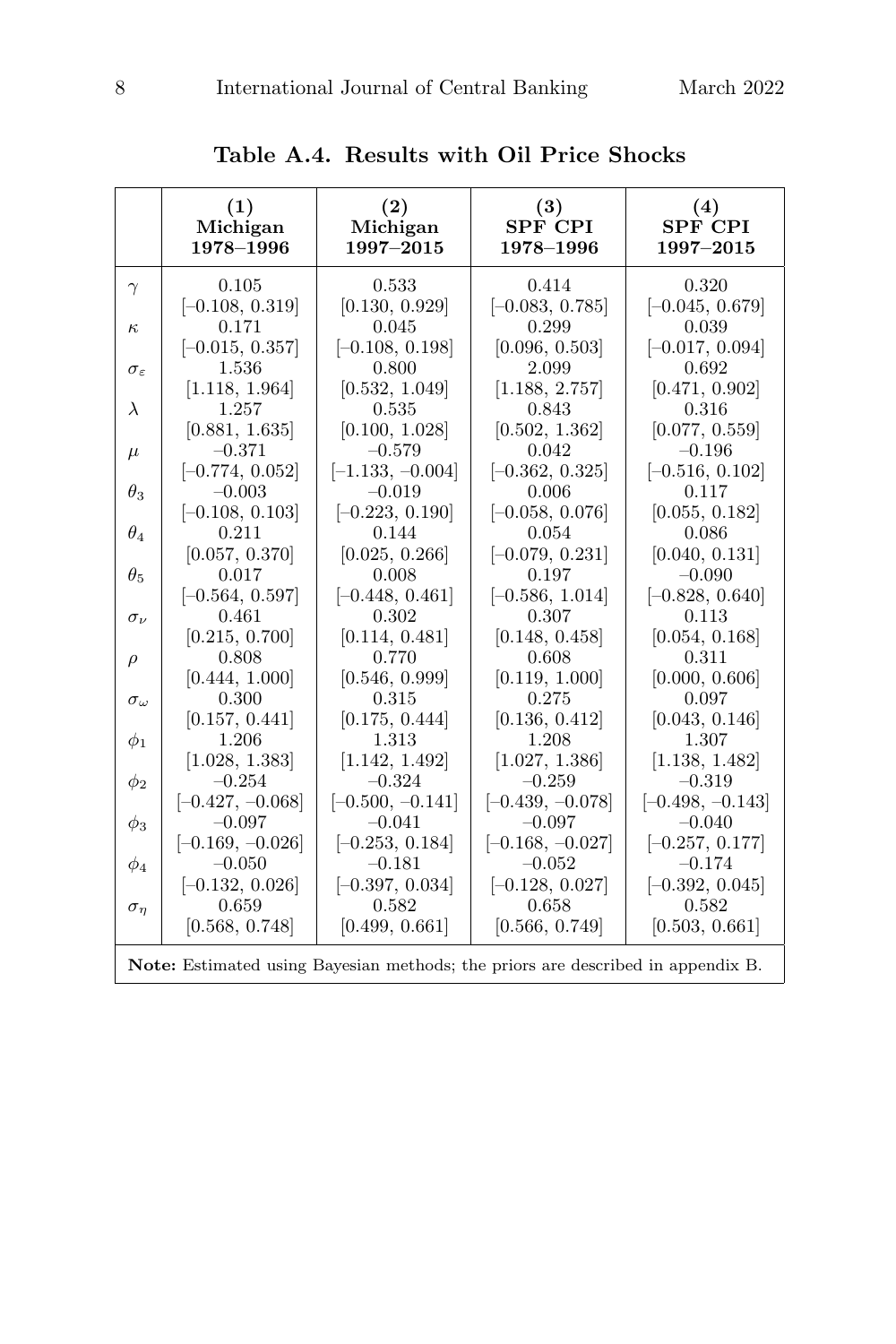# A.5. Inflation Expectations of High-Income and College Graduates

We also check the robustness of our results for the Michigan survey by considering only high-income households or college graduates.

|                        | (1)<br>Michigan: CG<br>1978-1996                                                | (2)<br>Michigan: CG<br>1997-2015 | (3)<br>Michigan: HI<br>1978-1996 | (4)<br>Michigan: HI<br>1997-2015 |
|------------------------|---------------------------------------------------------------------------------|----------------------------------|----------------------------------|----------------------------------|
| $\gamma$               | 0.158                                                                           | 0.565                            | 0.156                            | 0.546                            |
|                        | $[-0.060, 0.371]$                                                               | [0.136, 0.991]                   | $[-0.096, 0.407]$                | [0.119, 0.972]                   |
| $\kappa$               | 0.205                                                                           | 0.141                            | 0.232                            | 0.121                            |
|                        | [0.082, 0.334]                                                                  | [0.062, 0.219]                   | [0.075, 0.435]                   | [0.045, 0.195]                   |
| $\sigma_{\varepsilon}$ | 1.640                                                                           | 0.799                            | 1.610                            | 0.758                            |
|                        | [1.276, 2.001]                                                                  | [0.515, 1.068]                   | [1.146, 2.047]                   | [0.482, 1.025]                   |
| $\lambda$              | 0.740                                                                           | 0.277                            | 0.792                            | 0.267                            |
|                        | [0.630, 0.834]                                                                  | $[-0.179, 0.759]$                | [0.635, 0.884]                   | $[-0.166, 0.721]$                |
| $\mu$                  | 0.231                                                                           | $-0.055$                         | 0.182                            | 0.053                            |
|                        | [0.128, 0.350]                                                                  | $[-0.389, 0.282]$                | [0.095, 0.353]                   | $[-0.332, 0.443]$                |
| $\sigma_{\nu}$         | 0.350                                                                           | 0.220                            | 0.354                            | 0.260                            |
|                        | [0.239, 0.458]                                                                  | [0.073, 0.362]                   | [0.184, 0.491]                   | [0.085, 0.425]                   |
| $\rho$                 | 0.000                                                                           | 0.486                            | 0.729                            | 0.481                            |
|                        | [0.000, 0.000]                                                                  | [0.280, 0.686]                   | [0.271, 1.000]                   | [0.275, 0.690]                   |
| $\sigma_{\omega}$      | 0.399                                                                           | 0.542                            | 0.346                            | 0.546                            |
|                        | [0.299, 0.501]                                                                  | [0.443, 0.642]                   | [0.191, 0.508]                   | [0.438, 0.659]                   |
| $\phi_1$               | 1.221                                                                           | 1.315                            | 1.227                            | 1.316                            |
|                        | [1.042, 1.398]                                                                  | [1.147, 1.490]                   | [1.045, 1.406]                   | [1.146, 1.491]                   |
| $\phi_2$               | $-0.269$                                                                        | $-0.328$                         | $-0.274$                         | $-0.329$                         |
|                        | $[-0.450, -0.090]$                                                              | $[-0.503, -0.151]$               | $[-0.454, -0.089]$               | $[-0.509, -0.154]$               |
| $\phi_3$               | $-0.101$                                                                        | $-0.037$                         | $-0.100$                         | $-0.036$                         |
|                        | $[-0.173, -0.030]$                                                              | $[-0.257, 0.180]$                | $[-0.171, -0.028]$               | $[-0.255, 0.184]$                |
| $\phi_4$               | $-0.046$                                                                        | $-0.177$                         | $-0.042$                         | $-0.176$                         |
|                        | $[-0.125, 0.034]$                                                               | $[-0.395, 0.036]$                | $[-0.119, 0.038]$                | $[-0.391, 0.039]$                |
| $\sigma_{\eta}$        | 0.659                                                                           | 0.581                            | 0.661                            | 0.582                            |
|                        | [0.567, 0.749]                                                                  | [0.501, 0.662]                   | [0.568, 0.750]                   | [0.502, 0.662]                   |
|                        | Note: Estimated using Bayesian methods; the priors are described in appendix B. |                                  |                                  |                                  |

### **Table A.5. Results with Inflation Expectations of High-Income Households (HI) and College Graduates (CG)**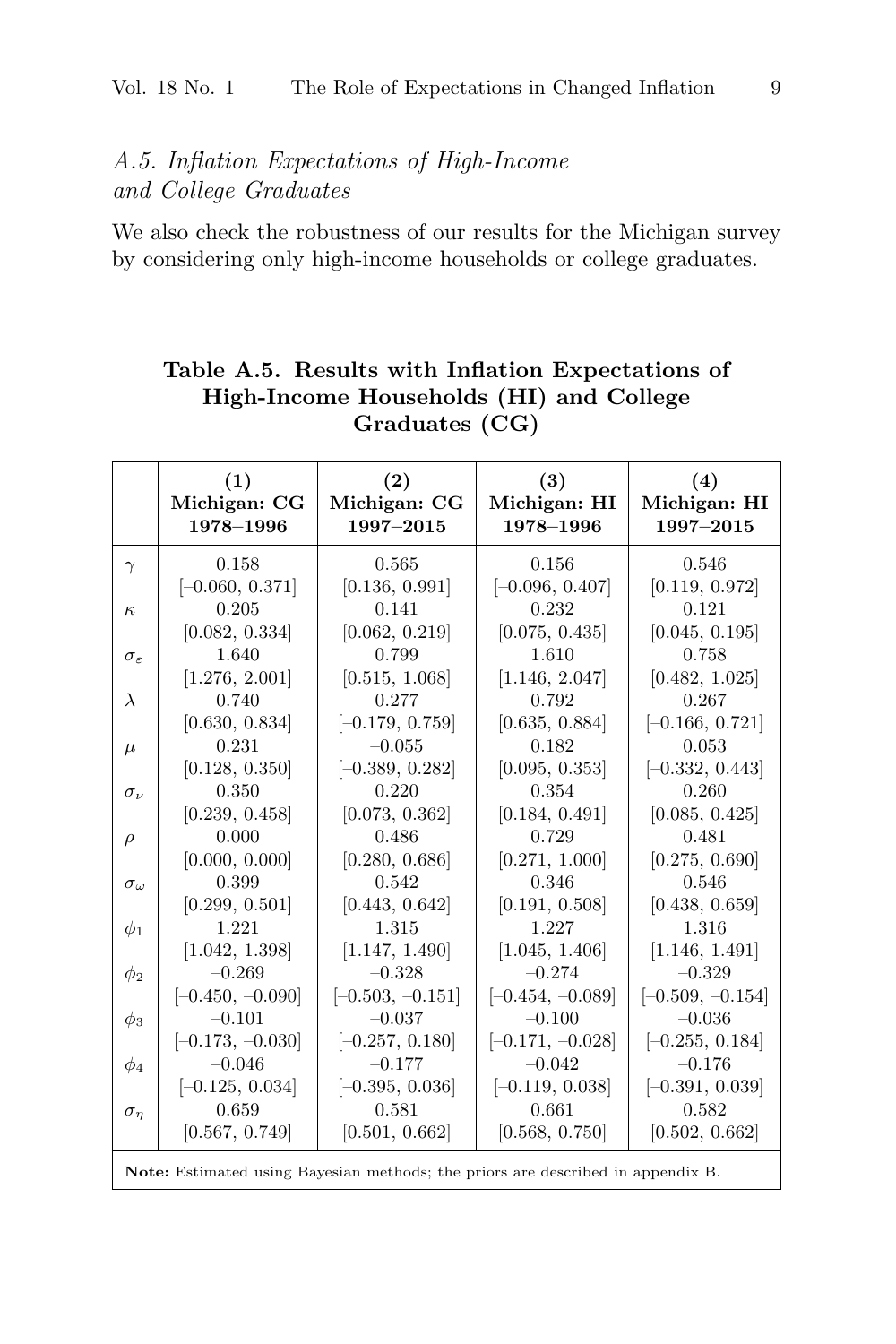# A.6. A More General Process for the Output Gap

In Table A.6, we present results assuming the output gap follows a more general process:

$$
y_t = \phi_1 y_{t-1} + \phi_2 y_{t-2} + \phi_3 \Delta p_{t-1} + \phi_4 \Delta p_{t-2} + \phi_5 y_{t-3}
$$
  
+  $\phi_6 y_{t-4} + \phi_7 \Delta p_{t-3} + \phi_8 \Delta p_{t-4} + \eta_t.$  (A.6)

|  | Table A.6. Results with a More General |  |  |
|--|----------------------------------------|--|--|
|  | Process for Output Gap                 |  |  |

|                        | (1)<br>Michigan<br>1978-1996                                                    | (2)<br>Michigan<br>1997-2015  | (3)<br><b>SPF CPI</b><br>1978-1996 | (4)<br><b>SPF CPI</b><br>1997-2015 |
|------------------------|---------------------------------------------------------------------------------|-------------------------------|------------------------------------|------------------------------------|
| $\gamma$               | 0.136                                                                           | 0.556                         | 0.433                              | 0.214                              |
|                        | $[-0.103, 0.367]$                                                               | [0.114, 0.963]                | [0.142, 0.742]                     | [0.007, 0.414]                     |
| $\kappa$               | 0.265                                                                           | 0.143                         | 0.309                              | 0.076                              |
|                        | [0.113, 0.417]                                                                  | [0.065, 0.218]                | [0.126, 0.482]                     | [0.033, 0.118]                     |
| $\sigma_{\varepsilon}$ | 1.554                                                                           | 0.788                         | 2.384                              | 0.602                              |
|                        | [1.148, 1.974]                                                                  | [0.523, 1.062]                | [1.811, 2.947]                     | [0.476, 0.729]                     |
| $\lambda$              | 0.777                                                                           | 0.380                         | 0.750                              | 0.470                              |
|                        | [0.670, 0.875]<br>0.202                                                         | $[-0.015, 0.797]$<br>$-0.032$ | [0.646, 0.858]<br>0.172            | [0.321, 0.625]<br>0.329            |
| $\mu$                  | [0.104, 0.311]                                                                  | $[-0.318, 0.270]$             | [0.094, 0.253]                     | [0.196, 0.459]                     |
|                        | 0.317                                                                           | 0.212                         | 0.191                              | 0.062                              |
| $\sigma_{\nu}$         | [0.196, 0.431]                                                                  | [0.072, 0.341]                | [0.102, 0.283]                     | [0.021, 0.102]                     |
| $\rho$                 | 0.900                                                                           | 0.646                         | 0.641                              | 0.250                              |
|                        | [0.803, 1.000]                                                                  | [0.438, 0.853]                | [0.195, 1.000]                     | [0.000, 0.460]                     |
| $\sigma_{\omega}$      | 0.323                                                                           | 0.382                         | 0.182                              | 0.135                              |
|                        | [0.186, 0.463]                                                                  | [0.291, 0.474]                | [0.077, 0.285]                     | [0.101, 0.171]                     |
| $\phi_1$               | 1.367                                                                           | 1.273                         | 1.340                              | 1.297                              |
|                        | [1.181, 1.547]                                                                  | [1.091, 1.457]                | [1.129, 1.547]                     | [1.116, 1.482]                     |
| $\phi_2$               | $-0.211$                                                                        | $-0.158$                      | $-0.299$                           | $-0.163$                           |
|                        | $[-0.497, 0.083]$                                                               | $[-0.448, 0.130]$             | $[-0.614, 0.028]$                  | $[-0.452, 0.127]$                  |
| $\phi_3$               | $-0.137$                                                                        | $-0.031$                      | $-0.093$                           | $-0.087$                           |
|                        | $[-0.211, -0.061]$                                                              | $[-0.248, 0.195]$             | $[-0.191, 0.001]$                  | $[-0.319, 0.136]$                  |
| $\phi_4$               | $-0.098$                                                                        | $-0.122$                      | $-0.107$                           | $-0.073$                           |
|                        | $[-0.174, -0.022]$                                                              | $[-0.351, 0.109]$             | $[-0.204, -0.012]$                 | $[-0.307, 0.153]$                  |
| $\phi_5$               | 0.227                                                                           | $-0.010$                      | 0.223                              | 0.040                              |
|                        | [0.150, 0.305]                                                                  | $[-0.230, 0.223]$             | [0.123, 0.322]<br>$-0.134$         | $[-0.193, 0.272]$                  |
| Ф6                     | $-0.072$<br>$[-0.160, 0.022]$                                                   | $-0.150$<br>$[-0.367, 0.079]$ | $[-0.257, -0.007]$                 | $-0.132$<br>$[-0.358, 0.083]$      |
|                        | $-0.313$                                                                        | $-0.183$                      | $-0.266$                           | $-0.218$                           |
| $\phi_7$               | $[-0.581, -0.052]$                                                              | $[-0.489, 0.118]$             | $[-0.587, 0.058]$                  | $[-0.522, 0.081]$                  |
| $\phi_8$               | 0.119                                                                           | 0.063                         | 0.161                              | 0.075                              |
|                        | $[-0.062, 0.291]$                                                               | $[-0.131, 0.256]$             | $[-0.071, 0.385]$                  | $[-0.123, 0.264]$                  |
| $\sigma_{\eta}$        | 0.583                                                                           | 0.582                         | 0.731                              | 0.583                              |
|                        | [0.498, 0.664]                                                                  | [0.500, 0.665]                | [0614, 0.848]                      | [0.500, 0.666]                     |
|                        | Note: Estimated using Bayesian methods; the priors are described in appendix B. |                               |                                    |                                    |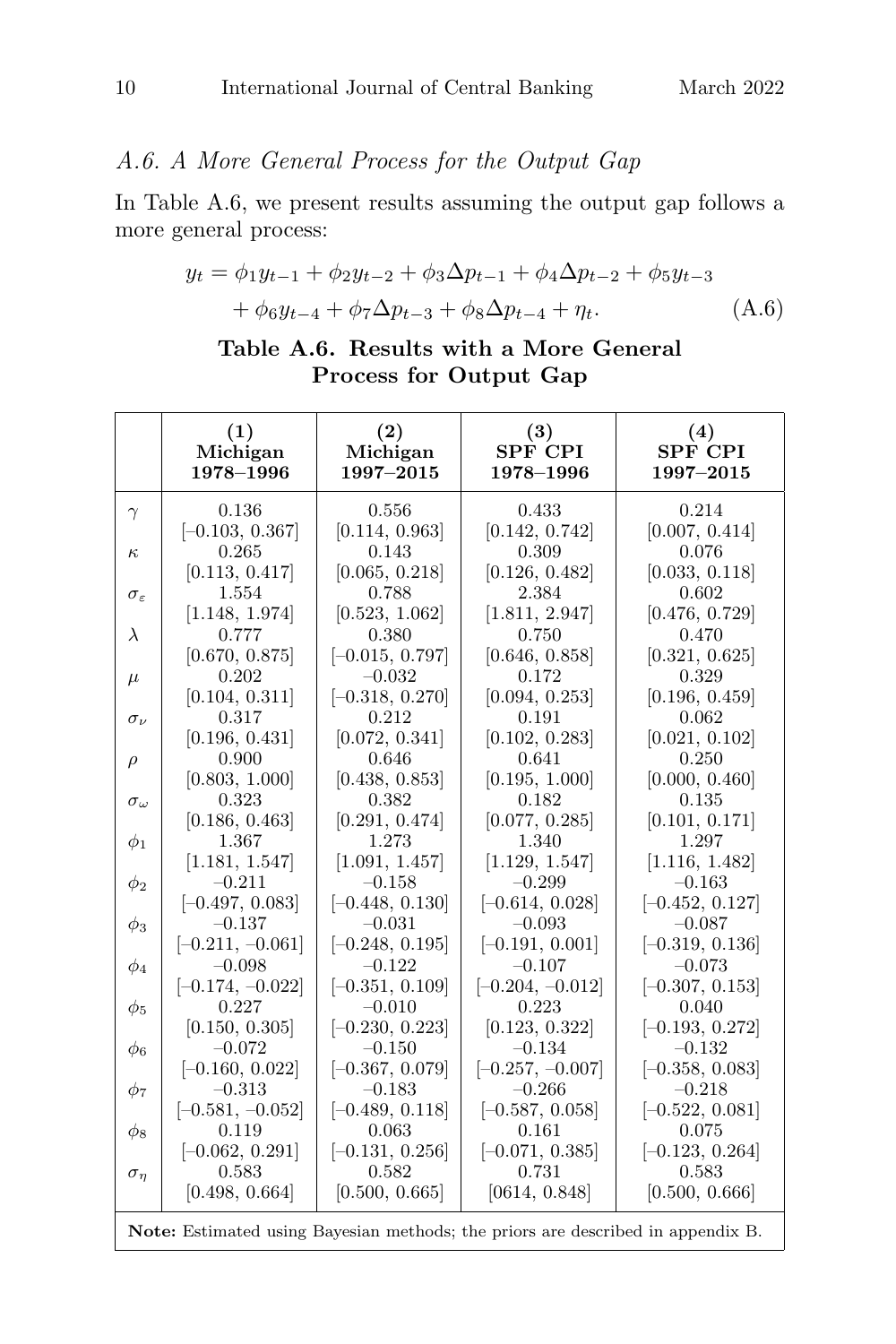A.7. Robustness: Unemployment Gap instead of Output Gap

In the results shown in Table A.7, we replace the output gap with unemployment gap in Equation (9).

|                        | (1)                                                                                                      | (2)                | (3)                | (4)                |
|------------------------|----------------------------------------------------------------------------------------------------------|--------------------|--------------------|--------------------|
|                        | Michigan                                                                                                 | Michigan           | <b>SPF CPI</b>     | <b>SPF CPI</b>     |
|                        | 1978-1996                                                                                                | 1997-2015          | 1978-1996          | 1997-2015          |
| $\gamma$               | 0.125                                                                                                    | 0.522              | 0.444              | 0.155              |
|                        | $[-0.098, 0.352]$                                                                                        | [0.093, 0.936]     | [0.197, 0.701]     | $[-0.053, 0.353]$  |
| $\kappa$               | $-0.430$                                                                                                 | $-0.220$           | $-0.555$           | $-0.109$           |
|                        | $[-0.688, -0.178]$                                                                                       | $[-0.349, -0.097]$ | $[-0.844, -0.254]$ | $[-0.171, -0.049]$ |
| $\sigma_{\varepsilon}$ | 1.556                                                                                                    | 0.775              | 2.326              | 0.577              |
|                        | [1.137, 1.962]                                                                                           | [0.505, 1.048]     | [1.867, 2.798]     | [0.451, 0.695]     |
| $\lambda$              | 0.747                                                                                                    | 0.461              | 0.670              | 0.385              |
|                        | [0.636, 0.860]                                                                                           | [0.066, 0.877]     | [0.553, 0.789]     | [0.163, 0.599]     |
| $\mu$                  | 0.223                                                                                                    | $-0.109$           | 0.205              | 0.372              |
|                        | [0.118, 0.338]                                                                                           | $[-0.418, 0.205]$  | [0.119, 0.288]     | [0.197, 0.541]     |
| $\sigma_{\nu}$         | 0.297                                                                                                    | 0.240              | 0.255              | 0.073              |
|                        | [0.179, 0.414]                                                                                           | [0.085, 0.384]     | [0.130, 0.381]     | [0.028, 0.119]     |
| $\rho$                 | 0.879                                                                                                    | 0.631              | 0.325              | 0.308              |
|                        | [0.761, 1.000]                                                                                           | [0.419, 0.847]     | [0.000, 0.655]     | 0.000, 0.549       |
| $\sigma_{\omega}$      | 0.326                                                                                                    | 0.370              | 0.296              | 0.133              |
|                        | [0.186, 0.461]                                                                                           | [0.271, 0.471]     | [0.170, 0.427]     | [0.090, 0.175]     |
| $\phi_1$               | 1.635                                                                                                    | 1.640              | 1.654              | 1.650              |
| $\phi_2$               | [1.494, 1.771]                                                                                           | [1.512, 1.772]     | [1.502, 1.802]     | [1.523, 1.782]     |
|                        | $-0.661$                                                                                                 | $-0.668$           | $-0.680$           | $-0.677$           |
| $\phi_3$               | $[-0.803, -0.523]$                                                                                       | $[-0.798, -0.536]$ | $[-0.834, -0.531]$ | $[-0.809, -0.549]$ |
|                        | 0.073                                                                                                    | $-0.085$           | 0.074              | $-0.069$           |
| $\phi_4$               | [0.050, 0.096]                                                                                           | $[-0.165, -0.004]$ | [0.049, 0.097]     | $[-0.151, 0.013]$  |
|                        | $-0.040$                                                                                                 | 0.084              | $-0.038$           | 0.008              |
| $\sigma_n$             | $[-0.066, -0.014]$                                                                                       | [0.004, 0.167]     | $[-0.065, -0.010]$ | $[-0.014, 0.150]$  |
|                        | 0.213                                                                                                    | 0.214              | 0.225              | 0.214              |
|                        | [0.183, 0.241]<br><b>Note:</b> Estimated using Bayesian methods; the priors are described in appendix B. | [0.183, 0.243]     | [0.190, 0.260]     | [0.183, 0.243]     |

**Table A.7. Results with Unemployment Gap Instead of Output Gap**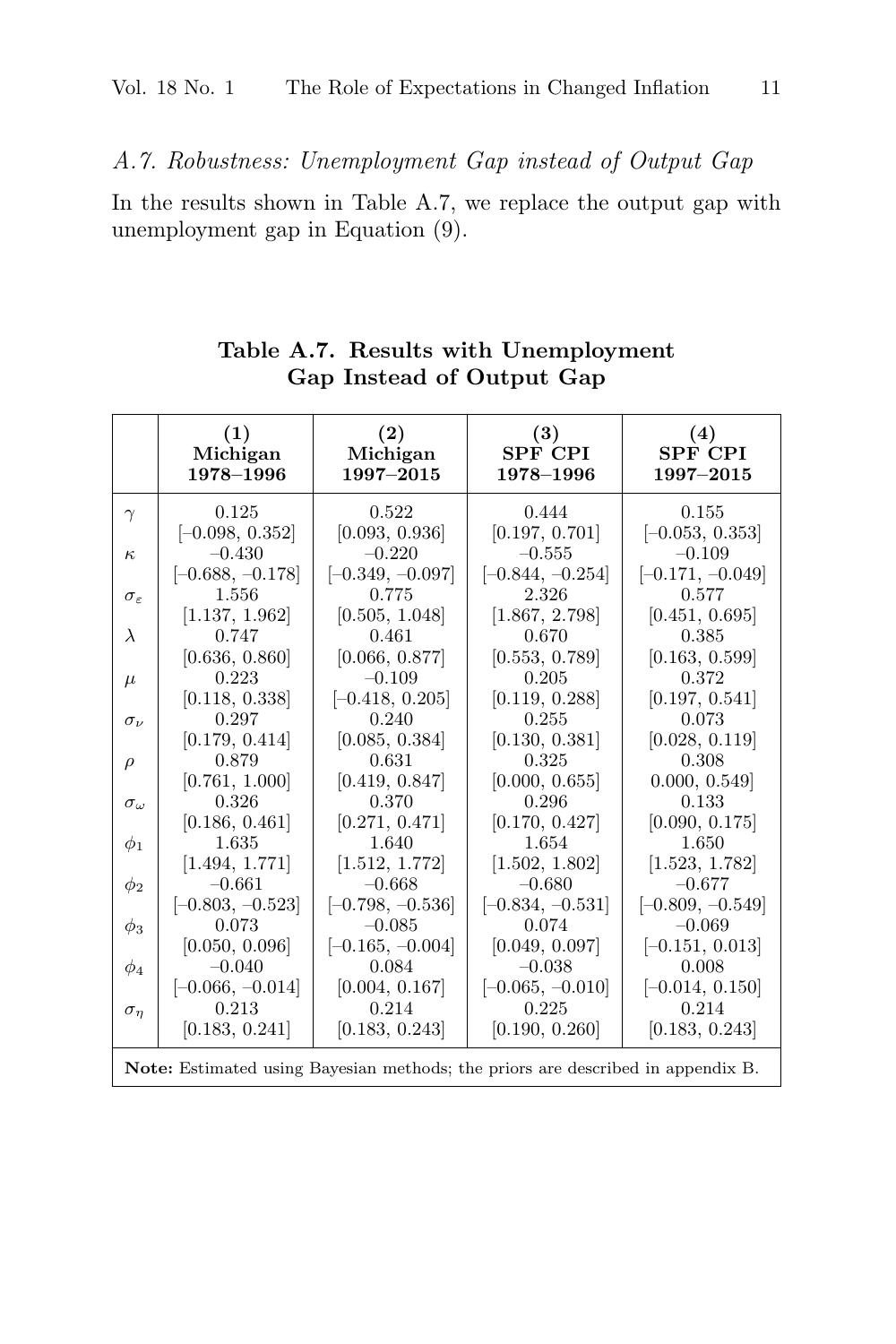# A.8. Allowing for Correlated Shocks

Tables A.8 and A.9 summarize the results where we allow for correlation between shocks in our model.

**Table A.8. Results with Correlated Shocks**

|                                        | (1)                | (2)                | (3)                                                                                    | (4)                |
|----------------------------------------|--------------------|--------------------|----------------------------------------------------------------------------------------|--------------------|
|                                        | Michigan           | Michigan           | <b>SPF CPI</b>                                                                         | <b>SPF CPI</b>     |
|                                        | 1978-1996          | 1997-2015          | 1978–1996                                                                              | 1997-2015          |
| $\gamma$                               | 0.158              | 0.540              | 0.455                                                                                  | 0.199              |
|                                        | $-0.096, 0.405$    | [0.113, 0.955]     | [0.158, 0.749]                                                                         | $[-0.009, 0.401]$  |
| $\kappa$                               | 0.256              | 0.150              | 0.288                                                                                  | 0.078              |
|                                        | [0.102, 0.400]     | [0.071, 0.232]     | [0.115, 0.462]                                                                         | [0.034, 0.118]     |
| $\sigma_{\varepsilon}$                 | 1.602              | 0.789              | 2.415                                                                                  | 0.600              |
|                                        | [1.148, 2.042]     | [0.518, 1.054]     | [1.866, 2.979]                                                                         | [0.473, 0.723]     |
| $\lambda$                              | 0.770              | 0.388              | 0.746                                                                                  | 0.438              |
|                                        | [0.668, 0.866]     | $[-0.017, 0.807]$  | [0.639, 0.857]                                                                         | [0.273, 0.614]     |
| $\mu$                                  | 0.213              | $-0.047$           | 0.175                                                                                  | 0.344              |
|                                        | [0.111, 0.315]     | $[-0.341, 0.251]$  | [0.095, 0.254]                                                                         | [0.206, 0.484]     |
| $\sigma_{\nu}$                         | 0.310              | 0.217              | 0.186                                                                                  | 0.066              |
|                                        | [0.192, 0.429]     | 0.074, 0.346       | [0.075, 0.291]                                                                         | [0.023, 0.107]     |
| $\rho$                                 | 0.866              | 0.644              | 0.654                                                                                  | 0.260              |
|                                        | 0.727, 1.000       | [0.451, 0.840]     | [0.211, 0.999]                                                                         | [0.000, 0.475]     |
| $\sigma_{\omega}$                      | 0.325              | 0.380              | 0.186                                                                                  | 0.133              |
|                                        | [0.182, 0.463]     | [0.287, 0.472]     | [0.075, 0.291]                                                                         | [0.095, 0.170]     |
|                                        | 1.210              | 1.302              | 1.161                                                                                  | 1.320              |
| $\phi_1$                               | [1.031, 1.388]     | [1.129, 1.475]     | [0.963, 1.354]                                                                         | [1.150, 1.490]     |
|                                        | $-0.257$           | $-0.314$           | $-0.232$                                                                               | $-0.334$           |
| $\phi_2$                               | $[-0.436, -0.076]$ | $[-0.493, -0.136]$ | $[-0.427, -0.037]$                                                                     | $[-0.512, -0.161]$ |
| $\phi_3$                               | $-0.097$           | $-0.058$           | $-0.073$                                                                               | $-0.095$           |
| $\phi_4$                               | $[-0.166, -0.024]$ | $[-0.276, 0.171]$  | $[-0.159, 0.015]$                                                                      | $[-0.310, 0.131]$  |
|                                        | $-0.051$           | $-0.164$           | $-0.089$                                                                               | $-0.102$           |
| $\sigma_{\eta}$                        | $[-0.129, 0.029]$  | $[-0.386, 0.046]$  | $[-0.184, 0.004]$                                                                      | $[-0.318, 0.113]$  |
|                                        | 0.664              | 0.585              | 0.813                                                                                  | 0.587              |
| $corr(\sigma_n, \sigma_{\varepsilon})$ | [0.571, 0.756]     | [0.503, 0.665]     | [0.687, 0.933]                                                                         | [0.507, 0.671]     |
|                                        | 0.085              | $-0.108$           | 0.184                                                                                  | $-0.134$           |
|                                        | $[-0.119, 0.287]$  | $[-0.314, 0.099]$  | $[-0.020, 0.386]$                                                                      | $[-0.335, 0.055]$  |
|                                        |                    |                    | <b>Note:</b> Estimated using Bayesian methods; the priors are described in appendix B. |                    |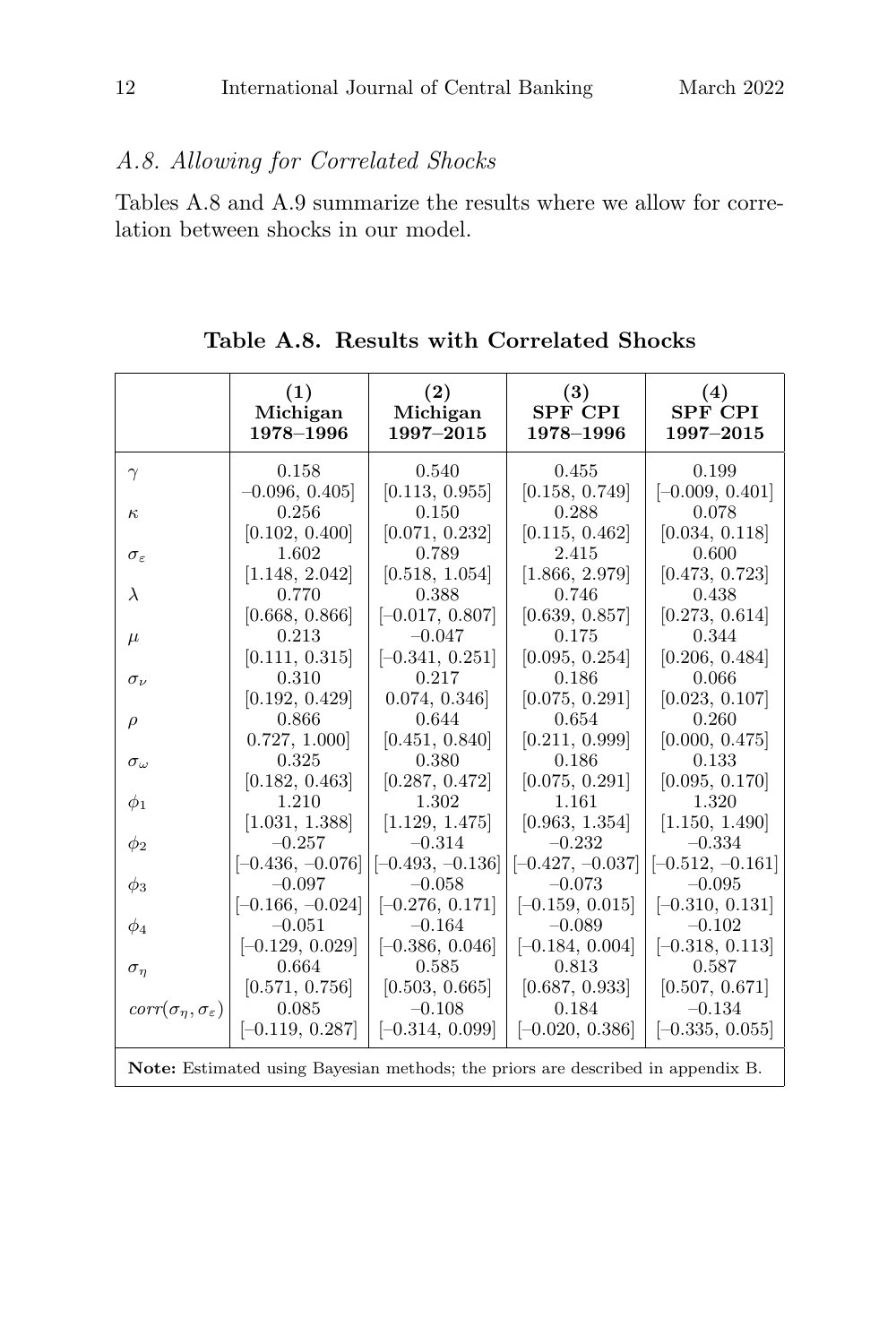|                                             | (1)                                                                                    | (2)                | (3)                | (4)                |
|---------------------------------------------|----------------------------------------------------------------------------------------|--------------------|--------------------|--------------------|
|                                             | Michigan                                                                               | Michigan           | <b>SPF CPI</b>     | <b>SPF CPI</b>     |
|                                             | 1978-1996                                                                              | 1997-2015          | 1978-1996          | 1997-2015          |
| $\gamma$                                    | 0.193                                                                                  | 0.519              | 0.504              | 0.659              |
|                                             | $[-0.096, 0.475]$                                                                      | [0.106, 0.923]     | [0.204, 0.817]     | [0.354, 0.981]     |
| $\kappa$                                    | 0.242                                                                                  | 0.146              | 0.239              | 0.078              |
| $\sigma_{\varepsilon}$                      | [0.092, 0.383]                                                                         | [0.063, 0.223]     | [0.063, 0.410]     | [0.030, 0.123]     |
|                                             | 1.676                                                                                  | 0.785              | 2.517              | 0.883              |
| $\lambda$                                   | [1.151, 2.182]                                                                         | [0.524, 1.042]     | [1.931, 3.086]     | [0.664, 1.102]     |
|                                             | 0.757                                                                                  | 0.371              | 0.715              | 0.282              |
|                                             | [0.649, 0.865]                                                                         | $[-0.027, 0.797]$  | [0.580, 0.852]     | [0.098, 0.473]     |
| $\mu$                                       | 0.225                                                                                  | $-0.017$           | 0.210              | 0.439              |
|                                             | [0.117, 0.333]                                                                         | $[-0.347, 0.320]$  | [0.102, 0.315]     | [0.281, 0.593]     |
| $\sigma_{\nu}$                              | 0.308                                                                                  | 0.214              | 0.193              | 0.132              |
|                                             | [0.183, 0.427]                                                                         | [0.066, 0.358]     | [0.081, 0.285]     | [0.085, 0.180]     |
| $\rho$                                      | 0.832                                                                                  | 0.645              | 0.660              | 0.278              |
| $\sigma_{\omega}$                           | [0.580, 1.000]                                                                         | [0.440, 0.854]     | [0.229, 1.000]     | $[0.0-00, 0.547]$  |
|                                             | 0.323                                                                                  | 0.377              | 0.189              | 0.106              |
| $\phi_1$                                    | [0.171, 0.475]                                                                         | [0.271, 0.486]     | [0.081, 0.294]     | [0.054, 0.153]     |
|                                             | 1.208                                                                                  | 1.305              | 1.151              | 1.326              |
|                                             | [1.031, 1.385]                                                                         | [1.131, 1.480]     | [0.954, 1.342]     | [1.158, 1.497]     |
|                                             | $-0.255$                                                                               | $-0.317$           | $-0.226$           | $-0.340$           |
| $\phi_2$                                    | $[-0.434, -0.074]$                                                                     | $[-0.504, -0.142]$ | $[-0.423, -0.036]$ | $[-0.511, -0.159]$ |
| $\phi_3$                                    | $-0.095$                                                                               | $-0.059$           | $-0.069$           | $-0.048$           |
|                                             | $[-0.166, -0.022]$                                                                     | $[-0.278, 0.164]$  | $[-0.153, 0.018]$  | $[-0.273, 0.166]$  |
| $\phi_4$                                    | $-0.054$                                                                               | $-0.163$           | $-0.094$           | $-0.143$           |
|                                             | $[-0.135, 0.025]$                                                                      | $[-0.382, 0.050]$  | $[-0.185, 0.001]$  | $[-0.351, 0.085]$  |
| $\sigma_n$                                  | 0.663                                                                                  | 0.585              | 0.811              | 0.588              |
| $corr(\sigma_{\eta}, \sigma_{\varepsilon})$ | [0.571, 0.754]                                                                         | [0.504, 0.667]     | [0.686, 0.932]     | [0.508, 0.674]     |
|                                             | 0.093                                                                                  | $-0.103$           | 0.212              | $-0.009$           |
| $corr(\sigma_{\nu}, \sigma_{\varepsilon})$  | $[-0.100, 0.295]$                                                                      | $[-0.314, 0.094]$  | [0.011, 0.401]     | $[-0.190, 0.155]$  |
|                                             | $-0.071$                                                                               | $-0.039$           | $-0.296$           | $-0.797$           |
|                                             | $[-0.416, 0.272]$                                                                      | $[-0.520, 0.442]$  | $[-0.830, 0.188]$  | $[-0.997, -0.628]$ |
|                                             | <b>Note:</b> Estimated using Bayesian methods; the priors are described in appendix B. |                    |                    |                    |

# **Table A.9. Results with Correlated Shocks: Alternative Specification**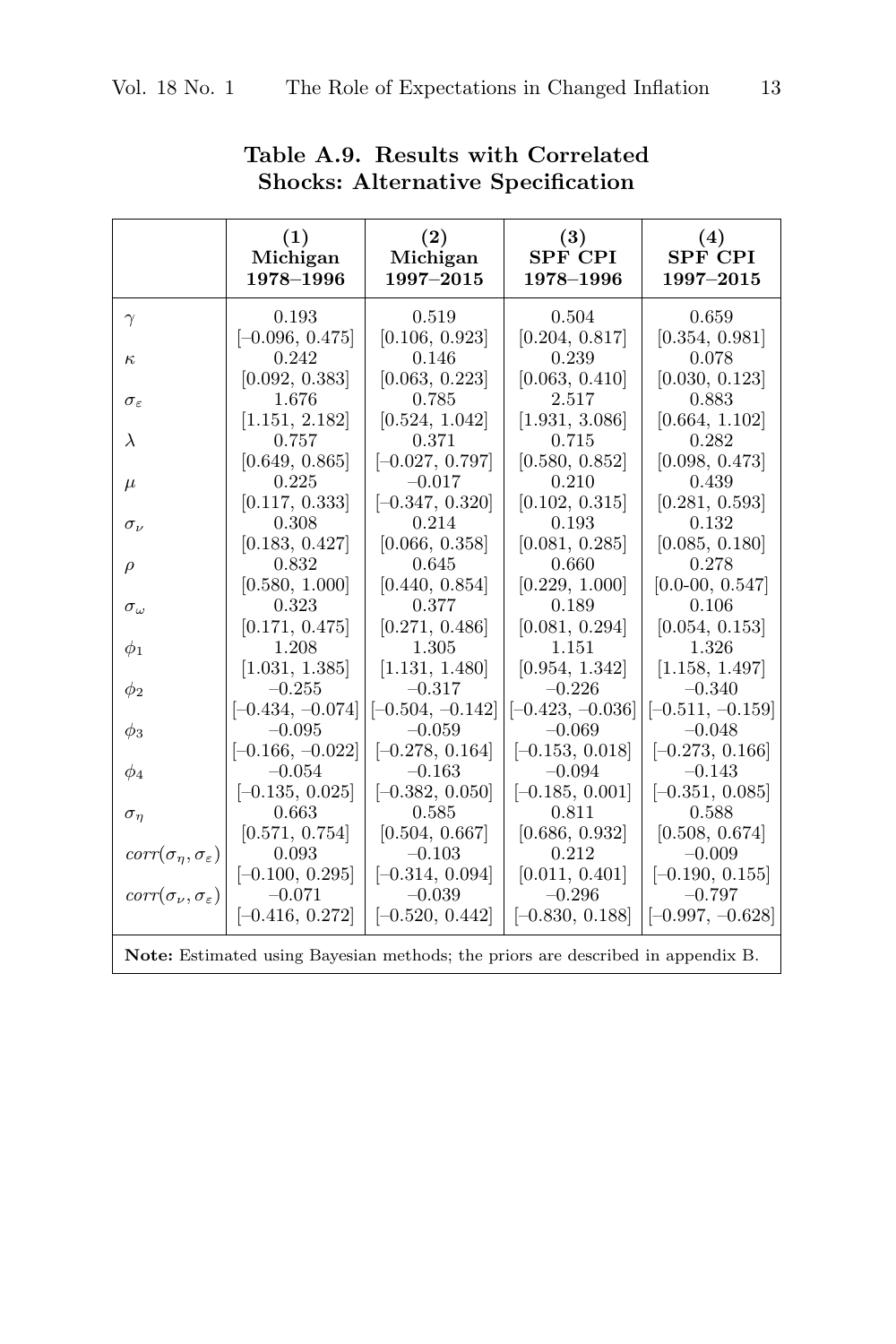## A.9. Robustness with Respect to Detrending

Table A.10 presents the results when we do not detrend inflation and inflation expectations using a measure of long-run inflation expectations.

**Table A.10. Results without Detrending with PTR**

|                        | (1)<br>Michigan<br>1978-1996                                                           | $\left( 2\right)$<br>Michigan<br>1997-2015 | (3)<br><b>SPF CPI</b><br>1978-1996 | (4)<br><b>SPF CPI</b><br>1997-2015 |
|------------------------|----------------------------------------------------------------------------------------|--------------------------------------------|------------------------------------|------------------------------------|
| $\gamma$               | 0.182                                                                                  | 0.599                                      | 0.552                              | 0.334                              |
|                        | $[-0.101, 0.461]$                                                                      | [0.155, 1.018]                             | [0.184, 0.886]                     | $[-0.005, 0.696]$                  |
| $\kappa$               | 0.275                                                                                  | 0.134                                      | 0.336                              | 0.083                              |
|                        | [0.117, 0.422]                                                                         | [0.054, 0.218]                             | [0.150, 0.511]                     | [0.031, 0.134]                     |
| $\sigma_{\varepsilon}$ | 1.655                                                                                  | 0.816                                      | 2.292                              | 0.667                              |
|                        | [1.140, 2.141]                                                                         | [0.536, 1.086]                             | [1.640, 2.905]                     | [0.461, 0.877]                     |
| $\lambda$              | 0.768                                                                                  | 0.488                                      | 0.763                              | 0.566                              |
|                        | [0.668, 0.863]                                                                         | [0.115, 0.854]                             | [0.680, 0.844]                     | [0.382, 0.742]                     |
| $\mu$                  | 0.219                                                                                  | $-0.066$                                   | 0.203                              | 0.249                              |
|                        | [0.117, 0.327]                                                                         | $[-0.355, 0.228]$                          | [0.128, 0.276]                     | [0.102, 0.406]                     |
| $\sigma_{\nu}$         | 0.362                                                                                  | 0.232                                      | 0.292                              | 0.078                              |
|                        | [0.250, 0.469]                                                                         | [0.076, 0.376]                             | [0.187, 0.400]                     | [0.029, 0.127]                     |
| $\rho$                 | 0.790                                                                                  | 0.642                                      | 0.577                              | 0.445                              |
|                        | [0.351, 1.000]                                                                         | [0.436, 0.859]                             | [0.158, 0.999]                     | [0.102, 0.789]                     |
| $\sigma_{\omega}$      | 0.290                                                                                  | 0.370                                      | 0.264                              | 0.143                              |
|                        | [0.143, 0.437]                                                                         | [0.271, 0.470]                             | [0.132, 0.396]                     | [0.100, 0.186]                     |
| $\phi_1$               | 1.312                                                                                  | 1.319                                      | 1.324                              | 1.333                              |
|                        | [1.135, 1.499]                                                                         | [1.145, 1.486]                             | [1.147, 1.502]                     | [1.161, 1.508]                     |
| $\phi_2$               | $-0.407$                                                                               | $-0.370$                                   | $-0.426$                           | $-0.382$                           |
|                        | $[-0.583, -0.234]$                                                                     | $[-0.538, -0.200]$                         | $[-0.601, -0.255]$                 | $[-0.554, -0.211]$                 |
| $\phi_3$               | $-0.057$                                                                               | 0.056                                      | $-0.056$                           | 0.025                              |
|                        | $[-0.130, 0.015]$                                                                      | $[-0.118, 0.234]$                          | $[-0.128, 0.017]$                  | $[-0.158, 0.202]$                  |
| $\phi_4$               | 0.027                                                                                  | $-0.109$                                   | 0.023                              | $-0.068$                           |
|                        | $[-0.050, 0.101]$                                                                      | $[-0.287, 0.068]$                          | $[-0.050, 0.100]$                  | $[-0.248, 0.115]$                  |
| $\sigma_n$             | 0.701                                                                                  | 0.580                                      | 0.699                              | 0.582                              |
|                        | [0.606, 0.797]                                                                         | [0.501, 0.660]                             | [0.601, 0.794]                     | [0.501, 0.660]                     |
|                        | <b>Note:</b> Estimated using Bayesian methods; the priors are described in appendix B. |                                            |                                    |                                    |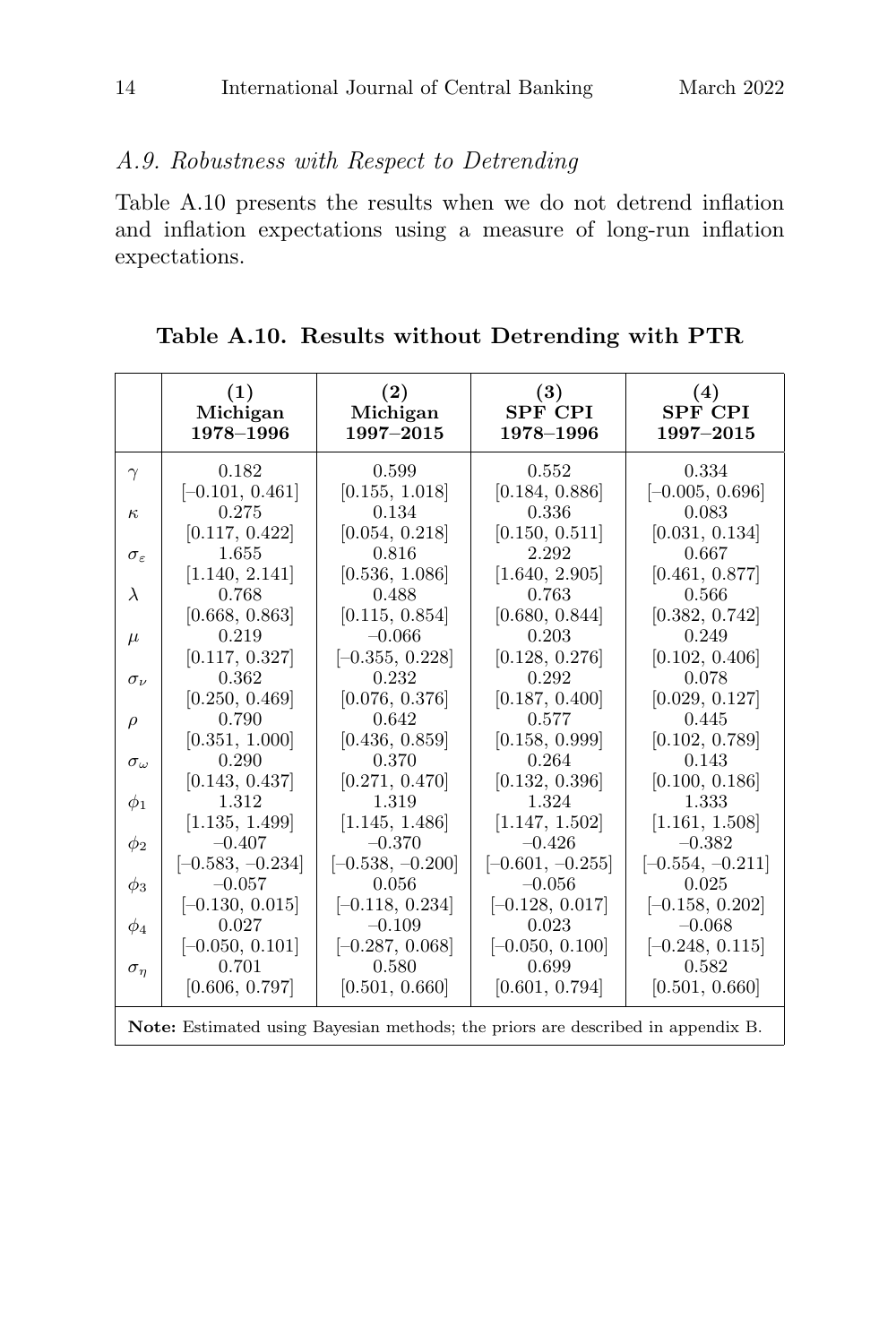### A.10. Break in 1992

Table A.11 presents the results where we shift the break date to 1992:Q2.

**Table A.11. Results with a Different Break Date**

|                                                                                        | (1)<br>Michigan<br>$1978 - 1992$ :Q2 | $\left( 2\right)$<br>Michigan<br>1992:Q3-2015 | (3)<br><b>SPF CPI</b><br>$1978 - 1992$ :Q2 | (4)<br><b>SPF CPI</b><br>1992:Q3-2015 |  |  |  |
|----------------------------------------------------------------------------------------|--------------------------------------|-----------------------------------------------|--------------------------------------------|---------------------------------------|--|--|--|
| $\gamma$                                                                               | 0.130                                | 0.519                                         | 0.400                                      | 0.177                                 |  |  |  |
|                                                                                        | $[-0.105, 0.356]$                    | [0.130, 0.901]                                | [0.090, 0.709]                             | $[-0.039, 0.384]$                     |  |  |  |
| $\kappa$                                                                               | 0.216                                | 0.135                                         | 0.315                                      | 0.075                                 |  |  |  |
|                                                                                        | [0.068, 0.364]                       | [0.061, 0.209]                                | [0.131, 0.489]                             | [0.029, 0.118]                        |  |  |  |
| $\sigma_{\varepsilon}$                                                                 | 1.768                                | 0.723                                         | 2.355                                      | 0.555                                 |  |  |  |
|                                                                                        | [1.315, 2.219]                       | [0.495, 0.954]                                | [1.752, 2.948]                             | [0.434, 0.666]                        |  |  |  |
| $\lambda$                                                                              | 0.744                                | 0.324                                         | 0.760                                      | 0.481                                 |  |  |  |
|                                                                                        | [0.626, 0.859]                       | $[-0.067, 0.706]$                             | [0.662, 0.864]                             | [0.292, 0.687]                        |  |  |  |
| $\mu$                                                                                  | 0.232                                | 0.007                                         | 0.172                                      | 0.306                                 |  |  |  |
|                                                                                        | [0.113, 0.359]                       | $[-0.297, 0.314]$                             | [0.093, 0.250]                             | [0.144, 0.469]                        |  |  |  |
| $\sigma_{\nu}$                                                                         | 0.364                                | 0.180                                         | 0.191                                      | 0.070                                 |  |  |  |
|                                                                                        | [0.220, 0.507]                       | [0.059, 0.293]                                | [0.095, 0.280]                             | [0.029, 0.111]                        |  |  |  |
| $\rho$                                                                                 | 0.575                                | 0.796                                         | 0.654                                      | 0.455                                 |  |  |  |
|                                                                                        | [0.135, 0.992]                       | [0.660, 0.940]                                | [0.220, 1.000]                             | [0.107, 0.761]                        |  |  |  |
| $\sigma_{\omega}$                                                                      | 0.318                                | 0.359                                         | 0.187                                      | 0.132                                 |  |  |  |
|                                                                                        | [0.144, 0.493]                       | [0.276, 0.437]                                | [0.075, 0.291]                             | [0.093, 0.169]                        |  |  |  |
| $\phi_1$                                                                               | 1.235                                | 1.296                                         | 1.249                                      | 1.305                                 |  |  |  |
|                                                                                        | [1.038, 1.435]                       | [1.137, 1.455]                                | [1.050, 1.450]                             | [1.148, 1.462]                        |  |  |  |
| $\phi_2$                                                                               | $-0.288$                             | $-0.307$                                      | $-0.305$                                   | $-0.315$                              |  |  |  |
|                                                                                        | $[-0.489, -0.087]$                   | $[-0.469, -0.142]$                            | $[-0.508, -0.104]$                         | $[-0.477, -0.153]$                    |  |  |  |
| $\phi_3$                                                                               | $-0.098$                             | $-0.060$                                      | $-0.100$                                   | $-0.098$                              |  |  |  |
|                                                                                        | $[-0.178, -0.018]$                   | $[-0.253, 0.136]$                             | $[-0.180, -0.020]$                         | $[-0.300, 0.096]$                     |  |  |  |
| $\phi_4$                                                                               | $-0.044$                             | $-0.162$                                      | $-0.038$                                   | $-0.117$                              |  |  |  |
|                                                                                        | $[-0.132, 0.043]$                    | $[-0.358, 0.029]$                             | $[-0.127, 0.048]$                          | $[-0.313, 0.079]$                     |  |  |  |
| $\sigma_n$                                                                             | 0.728                                | 0.553                                         | 0.729                                      | 0.553                                 |  |  |  |
|                                                                                        | [0.610, 0.845]                       | [0.484, 0.619]                                | [0.609, 0.842]                             | [0.487, 0.621]                        |  |  |  |
| <b>Note:</b> Estimated using Bayesian methods; the priors are described in appendix B. |                                      |                                               |                                            |                                       |  |  |  |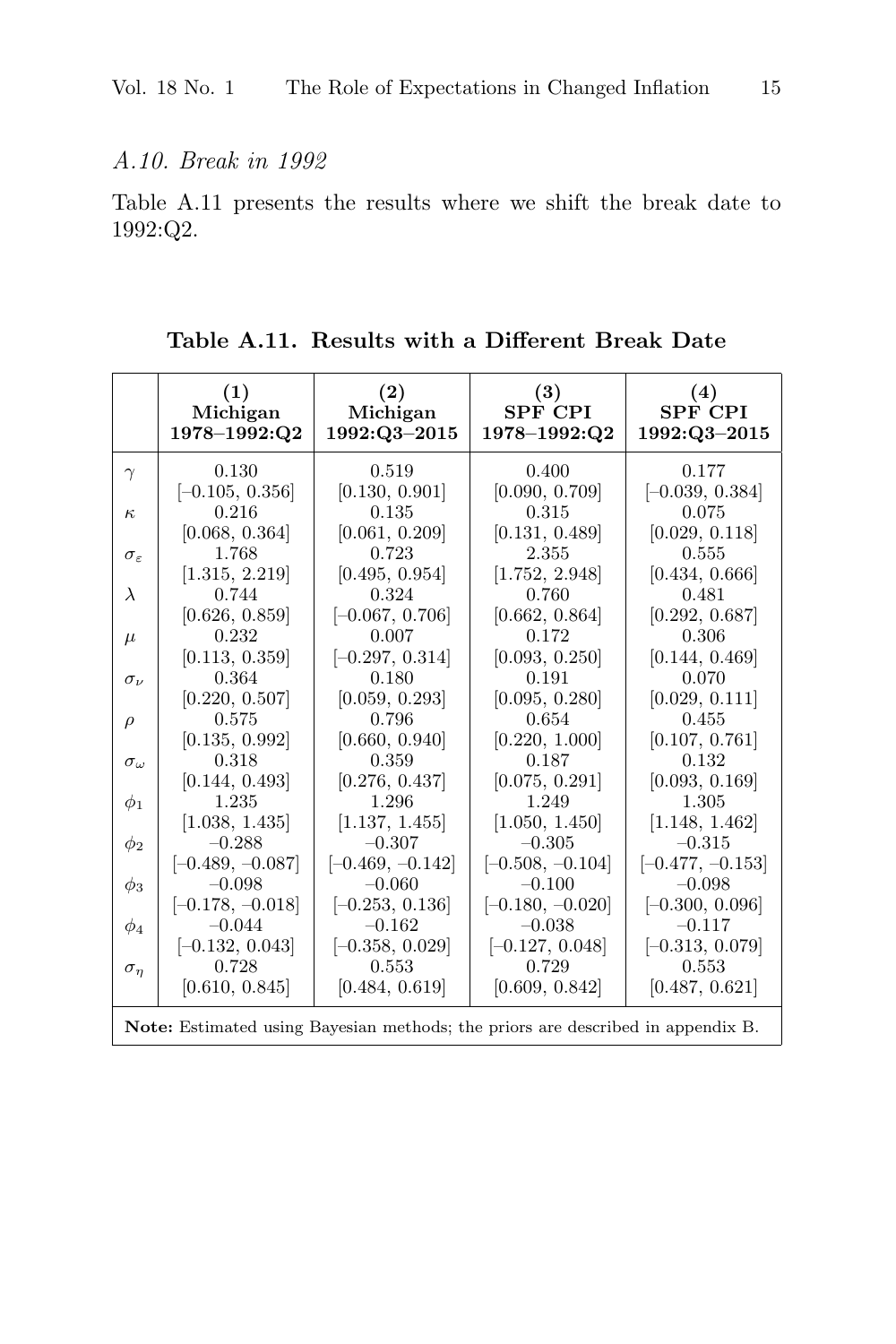### A.11. ATSIX 12-Month-Ahead CPI Inflation Expectations

In table A.12 we present a robustness analysis for our late-sample SPF CPI inflation expectations.

## **Sample SPF CPI (1) (2) ATSIX SPF CPI 1997–2015 1997–2015**  $\gamma$  0.253 0.211  $[0.002, 0.488]$   $[-0.008, 0.422]$  $\kappa$  0.089 0.077  $[0.039, 0.132]$   $[0.033, 0.120]$  $\sigma_{\varepsilon}$  0.625 0.600  $[0.475, 0.775]$   $[0.467, 0.722]$  $\lambda$  0.492 0.454  $[0.338, 0.655]$   $[0.299, 0.621]$  $\mu$  0.280 0.336  $[0.148, 0.407]$   $[0.196, 0.472]$  $\sigma_{\nu}$  0.064 0.064  $[0.028, 0.100]$   $[0.021, 0.104]$  $\rho$  0.509 0.256  $[0.193, 0.835]$   $[0.000, 0.470]$  $\sigma_{\omega}$  0.094 0.135  $[0.054, 0.130]$   $[0.099, 0.171]$  $\phi_1$  1.334 1.331  $[1.161, 1.506]$   $[1.161, 1.502]$  $\phi_2$  –0.347 –0.343  $[-0.522, -0.166]$   $[-0.517, -0.165]$  $\phi_3$  –0.068 –0.082  $[-0.283, 0.151]$   $[-0.296, 0.138]$  $\phi_4$  –0.128 –0.120  $[-0.347, 0.086]$   $[-0.335, 0.101]$  $\sigma_{\eta}$  0.582 0.581

 $[0.499, 0.659]$   $[0.500, 0.660]$ 

# **Table A.12. Estimates with ATSIX 12-Month-Ahead Expectations and Comparison with Late**